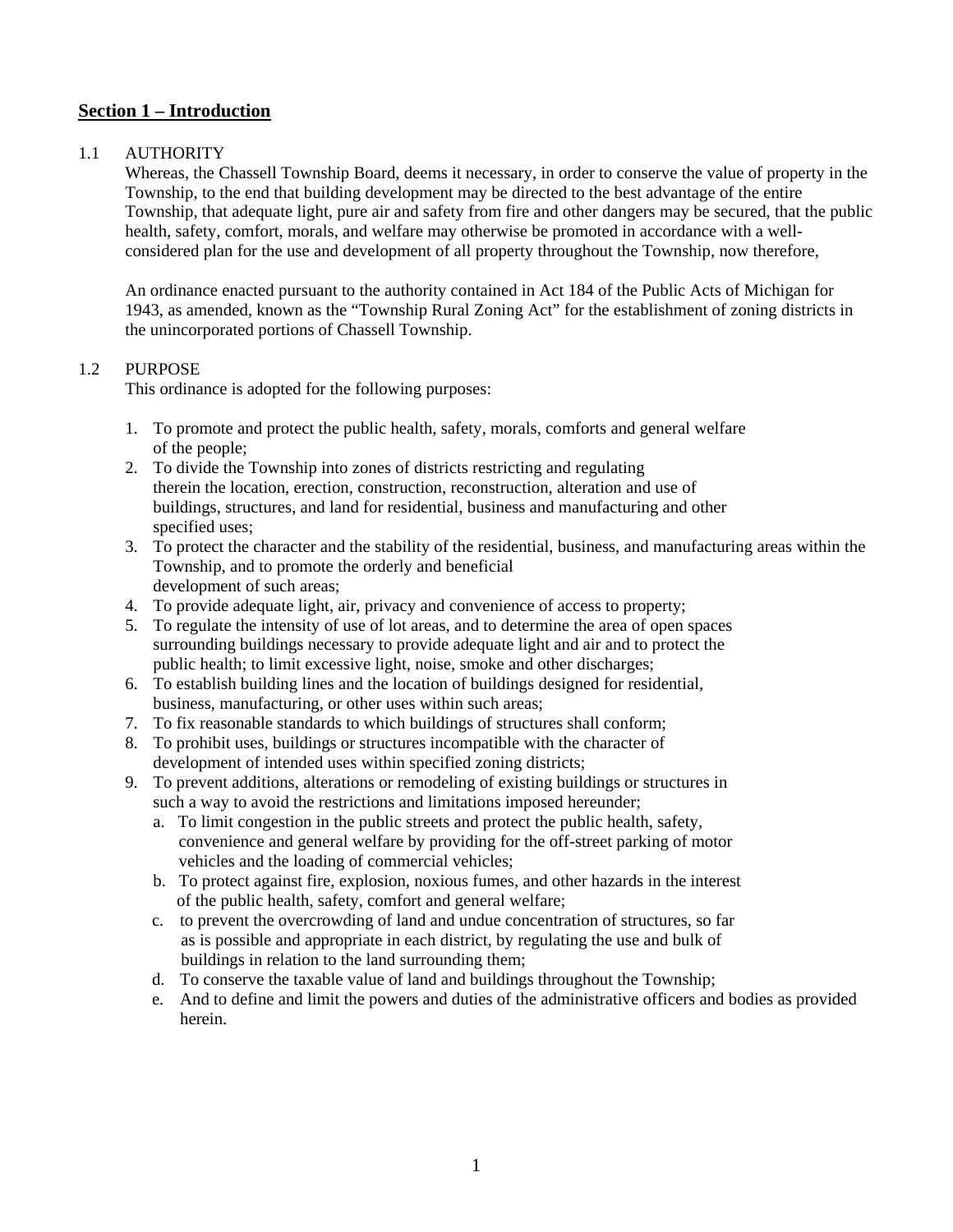## 1.3 INTENT

 An ordinance dividing Chassell Township into districts for the purpose of classifying, regulating and restricting the location of trades, industries and commercial enterprises, and the location of buildings arranged, intended and designed for specified uses; of regulating and limiting the height and the bulk of building hereafter erected; of classifying, regulating and determining the area of front, rear and side yards, courts, and other open spaces about buildings; and of regulating and limiting the intensity of the use of land and lot areas within the Township/ Creating a Board of Zoning Appeals; defining certain terms used in said ordinance; providing penalties for its violation; and designating the time when the ordinance shall take effect.

## 1.4 A BROGATION AND GREATER RESTRICTIONS

- 1. Where the conditions imposed by any provision of this Zoning Ordinance upon the use of land or buildings, or upon the bulk of buildings are either more restrictive or less restrictive than comparable conditions imposed by any other provision of this ordinance of any other law, ordinance, resolution, rule, or regulation of any kind, the regulations which are more restrictive (or which impose higher standards of requirements) shall govern.
- 2. This ordinance is not intended to abrogate any easement, covenant, or any other private agreement provided that where the regulations of this ordinance are more restrictive (or impose higher standards of requirements) than such easements, covenants, or other private agreements, the requirements of this ordinance shall govern.
- 3. All other Township ordinances and all County, State and Federal regulations must also be complied with.

### 1.5 INTERPRETATION

 In their interpretation and application, the provisions of this Zoning Ordinance shall be held to be the minimum requirements for the promotion of the public health, safety, morals, and welfare.

## 1.6 SEVERABILITY

 If any section, clause, provision, or portion of this ordinance is adjudged unconstitutional or invalid by a court of competent jurisdiction, the remainder of this ordinance shall not be affected thereby.

## 1.7 TITLE

 This ordinance shall be known, cited, and referred to as the "Chassell Township Zoning Ordinance".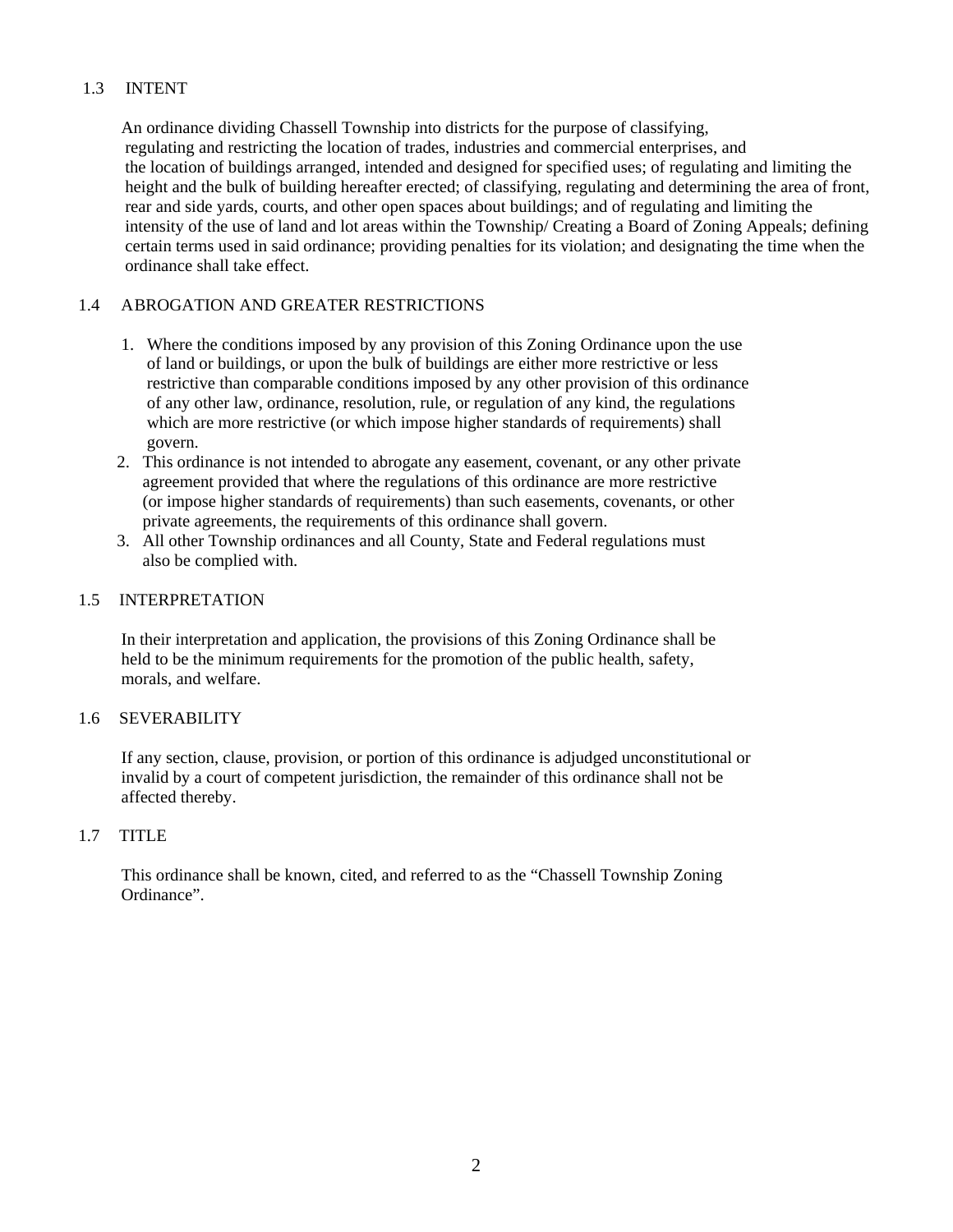## **SECTION 2 – GENERAL PROVISIONS**

#### 2.1 JURISDICTION

The jurisdiction of this Ordinance shall include all lands and waters within Chassell Township. All buildings erected hereafter, all uses of land or buildings established hereafter, all structural alterations or relocation of existing buildings occurring hereafter, and all enlargements of or additions to existing uses occurring hereafter, shall be subject to all regulations of this Ordinance which are applicable to the zoning districts in which such buildings, uses, of land shall be located.

#### 2.2 USE RESTRICTIONS

- 1. Only those principle uses specified for a district, their essential services, and the following uses shall be permitted in that district.
- 2. Accessory uses and structures are permitted in any district, but not until their principal structure is present or under construction.
- 3. Temporary Dwellings No structure shall be used for dwelling purposes that does not comply with the requirements of this Ordinance or any applicable Building Codes. However, a temporary permit may be secured from the Zoning Administrator to use a mobile home or other accessory structure as a temporary residence for a period not to exceed one year provided that the ability and intent to erect a house on the premises is shown and provided that the temporary residence is connected to approved water and sewer facilities. Temporary usage of lots of record, either with or without dwellings may be permitted for tents, travel trailers and/or automobile trailers for sleeping or camping for a total period of not more than 30 consecutive days.
- 4. Mobile Homes If a mobile home designed and built for human habitation essentially complies with minimum requirements for a dwelling, it shall be so treated if it is permanently emplaced on an adequate foundation and connected to approved water and sanitary facilities. See "Mobile Home Parks" if more than one Mobile Home is located on any one parcel of land.
- 5. Mobile Home Parks are allowed in any district that permits multi-family housing and only if connected to the municipal water and sewer facility. All such parks must comply with the regulations mandated by the State Mobile Home Commission.
- 6. Unclassified or Unspecified Uses In case of uncertainty where the Zoning Administrator is unable to determine literally whether a use is permitted as a principal or accessory use, he shall consult the Board of Zoning Appeals for an interpretation.
- 7. Temporary uses such as real estate field offices or shelters for materials and equipment being used in the construction of a permanent structure, are permitted while sales or construction are in progress. Temporary tents and greenhouses are allowed in any district as a permitted use, for a maximum period of 90 days in any one year.
- 8. Unregistered trucks, trailers and other mobile units, excluding agriculture use, used for storage and on site for more than 60 days will be considered structures and therefore must be installed on permanent foundations and must comply with all of the district regulations including permits.
- 9. Storage of motor homes, travel trailers and/or major recreational equipment shall be in the side or rear yard unless it is in an enclosed garage.
- 10. No property shall emit any material into the water, land or air greater than permitted by applicable laws.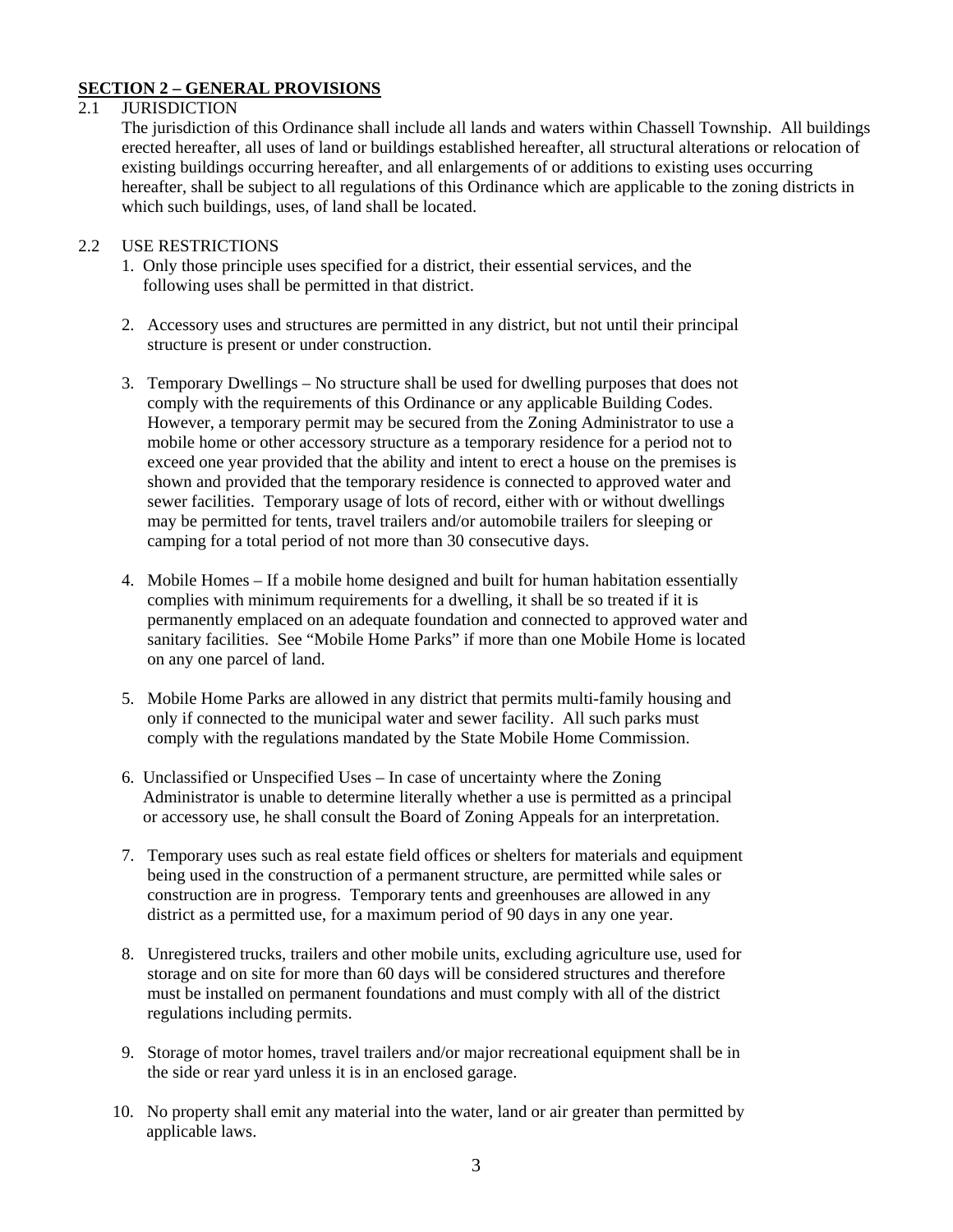### 2.3 SITE RESTRICTIONS

- 1. The finished surface of ground areas outside the walls of any building or structure hereafter erected, altered, or moved shall be so designed that surface water shall flow away from the building walls in a direction and with such a method of collection that inconvenience or damage to adjacent properties will not result. When property is developed adjacent to existing properties previously developed, existing grades shall have priority.
- 2. Substandard Lots Any legal lot or parcel of record which was recorded in the office of the County Recorder of Deeds before the effective date of this ordinance that is nonconforming because it fails to meet the minimum lot size for the district which it is in may be utilized for permitted and accessory uses of that district. Minimum yard requirements shall be maintained and potable water and sewer facilities must be provided according to Michigan state requirements.
- 3. Private Sewer and Water Any lot not served by public sewer and water must be no less than 100 feet in width and 20,000 square feet in area and must comply with Michigan State Board of Health regulations.
- 4. Reduction of Joint Use No lot, yard, parking area, building area, or other space shall be reduced in area or dimension so as not to meet the provisions of this ordinance. No part of any lot, yard, parking area, or other space required for a structure or use shall be used for any other structure or use.
- 5. Landscaping and vegetation are exempt from the yard and height requirements of this ordinance.
- 6. Fences are permitted on the property lines, but shall not be closer than two feet to any public right-of-way.
- 7. Residential private swimming pools are allowed, provided proper safeguards are part of the installation and a security fence surrounds the pool facility.
- 8. One accessory dwelling is allowed in all districts provided that the living floor space is no greater than 75% of the principal dwelling and the property owner resides on site. The accessory dwelling may be located either in the principal dwelling or in a separate structure. All other bulk requirements and regulations of the district apply.
- 9. All dwelling units and seasonal residences shall not have less than 600 square feet of livable floor area. Maximum ground coverage in all districts is 30% of lot area except businesses in district "B" where 75% coverage is allowed.
- 10. Lighting shall be directed so as not to be a nuisance to neighbors or traffic.
- 11. Noise eminating from activity on any parcel of land shall be limited as not to be a nuisance to adjoining property owners.
- 12. Decks, docks, boardwalks, saunas and boathouses need no setback from lakes or rivers. All other yard requirements and state and federal regulations still apply.
- 13. Traffic visibility and driveways shall comply with State and County regulations.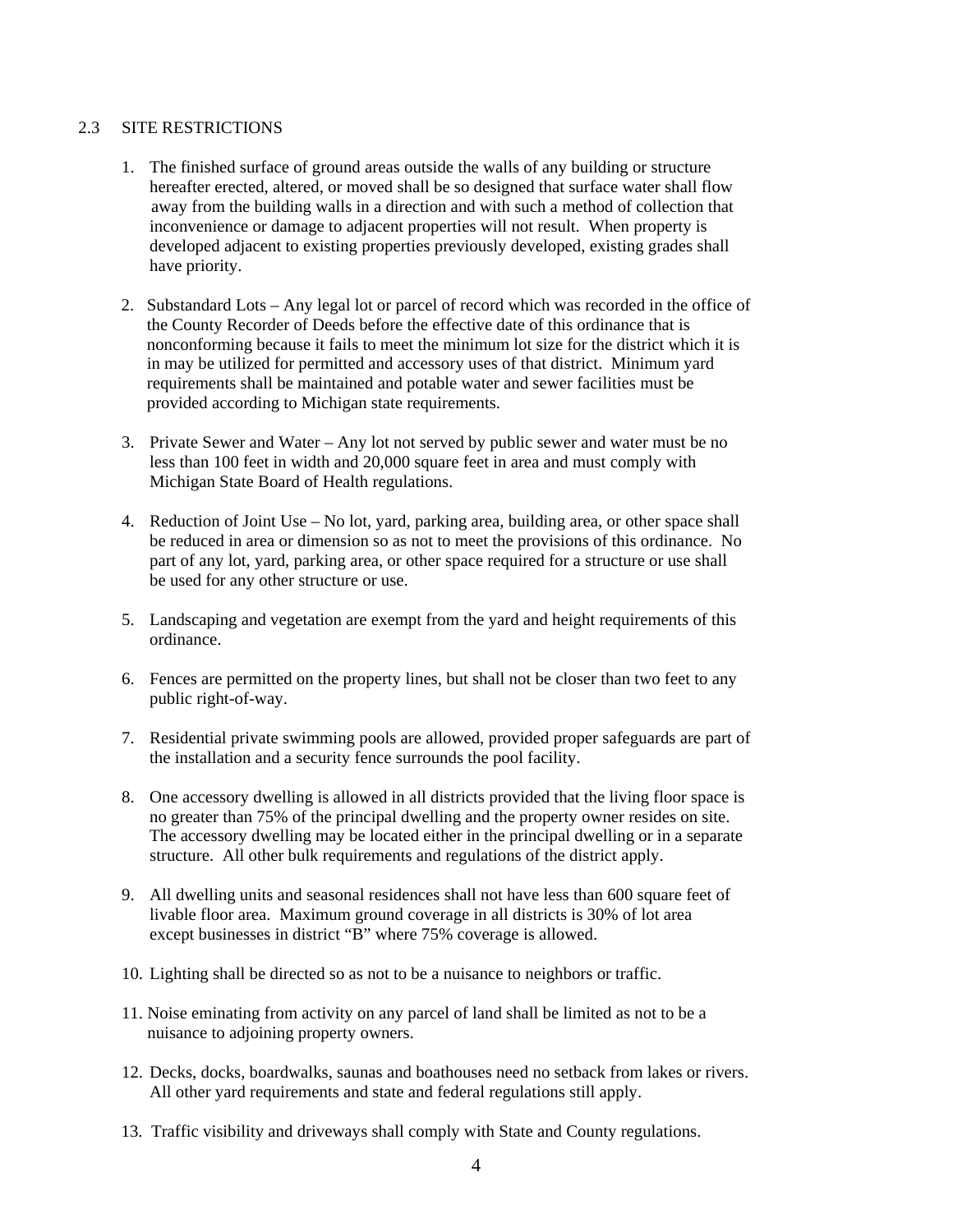## **SECTION 3 – ZONING DISTRICTS**

## 3.1 ESTABLISHMENT

For the purpose of this ordinance, Chassell Township is hereby divided into the following zoning districts:

- 3.3 "R" Rural District
- 3.4 "U" Urban Residential District
- 3.5 "O" Office District
- 3.6 "B" Business District
- 3.7 "MU-N" U.S.-41 Multi-Use District
- 3.8 "MU-S" U.S.-41 Multi-Use District
- 3.9 "I" Industrial District

#### 3.2 DISTRICT BOUNDARIES

Boundaries of these districts are hereby established as shown on the maps entitled "Zoning Atlas, Township of Chassell, Michigan," dated 12/13/95 and which accompanies and is hereby declared to be a part of this ordinance. Where uncertainty exists as to the boundaries of any of the districts or zones shown on the zoning map, the following rules shall apply.

- a. Zone boundary lines are intended to be parallel or perpendicular to street, alley, or lot lines, unless such zone boundary lines are fixed by dimensions.
- b. Where zone boundaries are indicated as approximately following street or alley lines or proposed street lines, such lines shall be construed to be such boundaries.
- c. Where zoned boundaries are so indicated that they approximately follow lot lines and are not more than 25 feet distant there from, such lot lines shall be such boundaries.
- d. If subdivided property or where a zone boundary divides a lot, the location of any such boundary, unless the same is indicated by dimensions shown on such maps, or described in the text of the ordinance, shall be determined by the use of the map scale shown thereon, and scaled to the nearest foot.
- e. If all or any portion of any public street, alley, right-of-way, easement of land which is not included in any zone shall ever revert to or come into private ownership or shall ever be used for any purpose other than a public purpose, said land shall be subject to all of these regulations which apply within the zone immediately adjacent.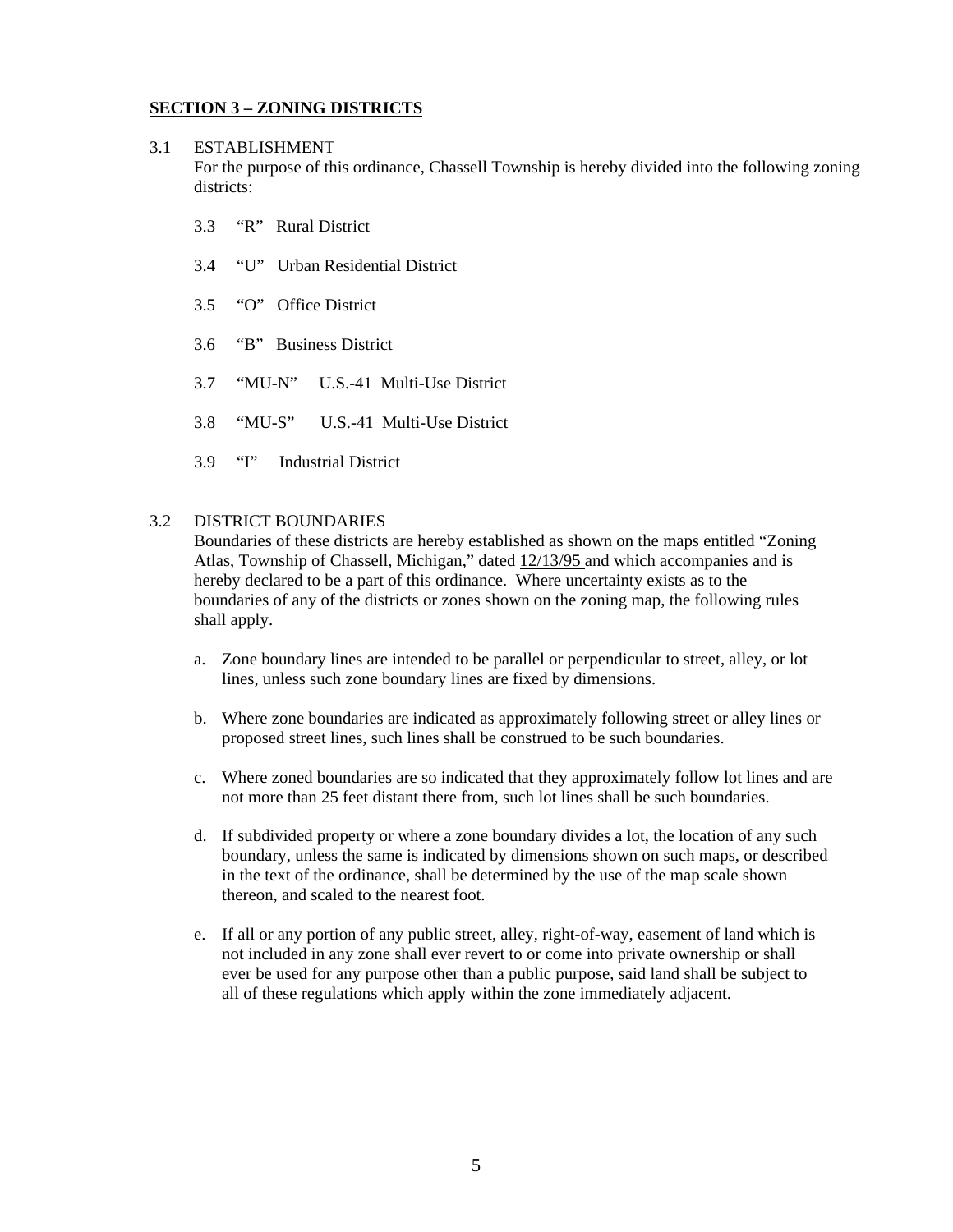## 3.3 "R" RURAL DISTRICT

- 1. Boundaries All property not included in any other district. Refer to Zoning Map.
- 2. Purpose The Rural District is established as a zone in which agriculture, forestry, rural home sites, and certain related uses are encouraged as the principal uses of the land. This zone is also designed to prevent health hazards brought about by the illogical placement of inappropriate high residential densities in the otherwise open countryside.
- 3. Permitted Uses
	- a. Agriculture and forestry uses including but not limited to horticultural; forestry; crop and tree farming; gardening; dairy; stock and poultry farming; taxidermy; and the operation of any machinery or vehicles and other uses customarily incidental thereto; but excluding commercial slaughter houses, fertilizer works, facilities for the processing of animal skins or hides, facilities for the reduction of animal and fish matter, private and/or municipal landfills and/or disposal sites for residential, commercial, and/or industrial waste and/or garbage and/or refuge of any kind and further excluding the deposit or deposal of solid sewage, sewer sludge, or other by-products or residue resulting from sewage treatment which may be transported into the Township of Chassell from locations outside of said Township.
	- b. Single family dwellings
	- c. Public or private community facilities such as schools, churches, cemeteries, libraries, museums, parks and publicly owned recreational facilities
	- d. Private garages, greenhouses, barns and other structures
	- e. Farm resorts, kennels and riding stables
	- f. Seasonal and temporary roadside stands offering for sale agriculture, forestry or other products grown, produced or processed on the premises upon which the stand is located.
	- g. Public or private boat landings or docks and buildings for storage of boats
	- h. Public utilities
- 4. Accessory Uses
	- a. Bed and Breakfasts and boarding houses provided the owner is in residence and shall have a maximum of four (4) lodging units of ten (10) guests.
	- b. Home occupations in a single family dwelling.
	- c. Living quarters for hired help employed for agricultural purposes.
- 5. Bulk Requirements
	- a. All parcels must abut upon a public street or upon a permanent unobstructed access easement of record to a public street. Such easement of record shall have a minimum width of 66 feet, excepting where an access easement of record of less width existed prior to the adoption of this ordinance.
	- b. Each parcel must have a minimum width of 200 feet and a minimum depth of 200 feet.
	- c. Minimum Yards
		- 1. Front 25 feet
		- 2. Rear 20 feet or 10% of lot, whichever is less
		- 3. Side 20 feet or 10% of lot, whichever is less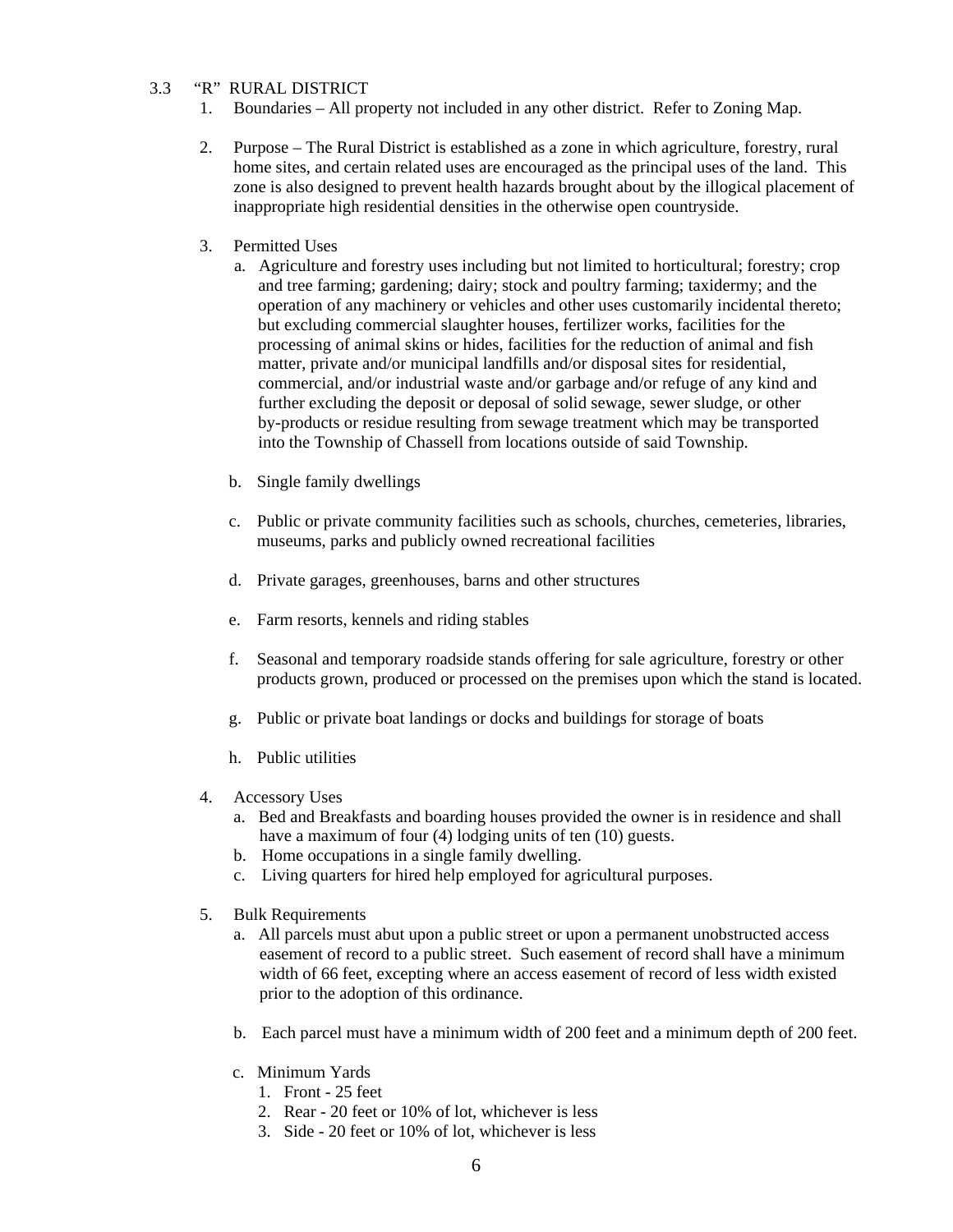### 3.4 "U" URBAN RESIDENTIAL DISTRICT

- 1. Boundaries refer to Zoning Map
- 2. Purpose The Urban Residential District is established to provide single family residential housing in an urban environment where all of the facilities for urban living, including community sewer and water facilities, are available or can be made available in the future.
- 3. Permitted Uses
	- a. Single family dwellings
	- b. Private garages, greenhouses and other structures
	- c. Public or private community facilities such as schools, churches, cemeteries, libraries, museums, parks and publicly owned recreation facilities.
	- d. Multi-family dwellings if connected to Township water and sewer.
	- e. Public or private boat landings or docks and buildings for storage of boats.
- 4. Accessory Uses
	- a. Home occupations in a single family dwelling
	- b. Seasonal and temporary roadside stands offering for sale products grown, produced or processed on the premises upon which the stand is located.
	- c. Bed and Breakfasts and boarding houses provided the owner is in residence and shall have a maximum of four (4) lodging units or ten (10) guests.
- 5. Bulk Requirements
	- a. Minimum Yards
		- 1. Front  $-25$  feet
		- 2. Rear 10 feet or 10% of lot, whichever is less
		- 3. Side 10 feet or 10% of lot, whichever is less
	- b. Minimum Lot
		- 1. Area 10,000 sq. ft (if connected to municipal water  $\&$  sewer facilities) 20,000 sq. ft (if connected to private water & sewer service)
			- 2. Width 100 feet.

#### 3.5 "O" Office District

- 1. Boundaries Site of the old Chassell School at Hancock Street and  $2<sup>nd</sup>$  Street
- 2. Purpose The Office District is established to allow the existing Old School Buildings to be used as office space and still be compatible with residential living.
- 2. All uses and requirements of the Urban Residential District shall apply, plus the following permitted use:
	- a. Professional, business and governmental offices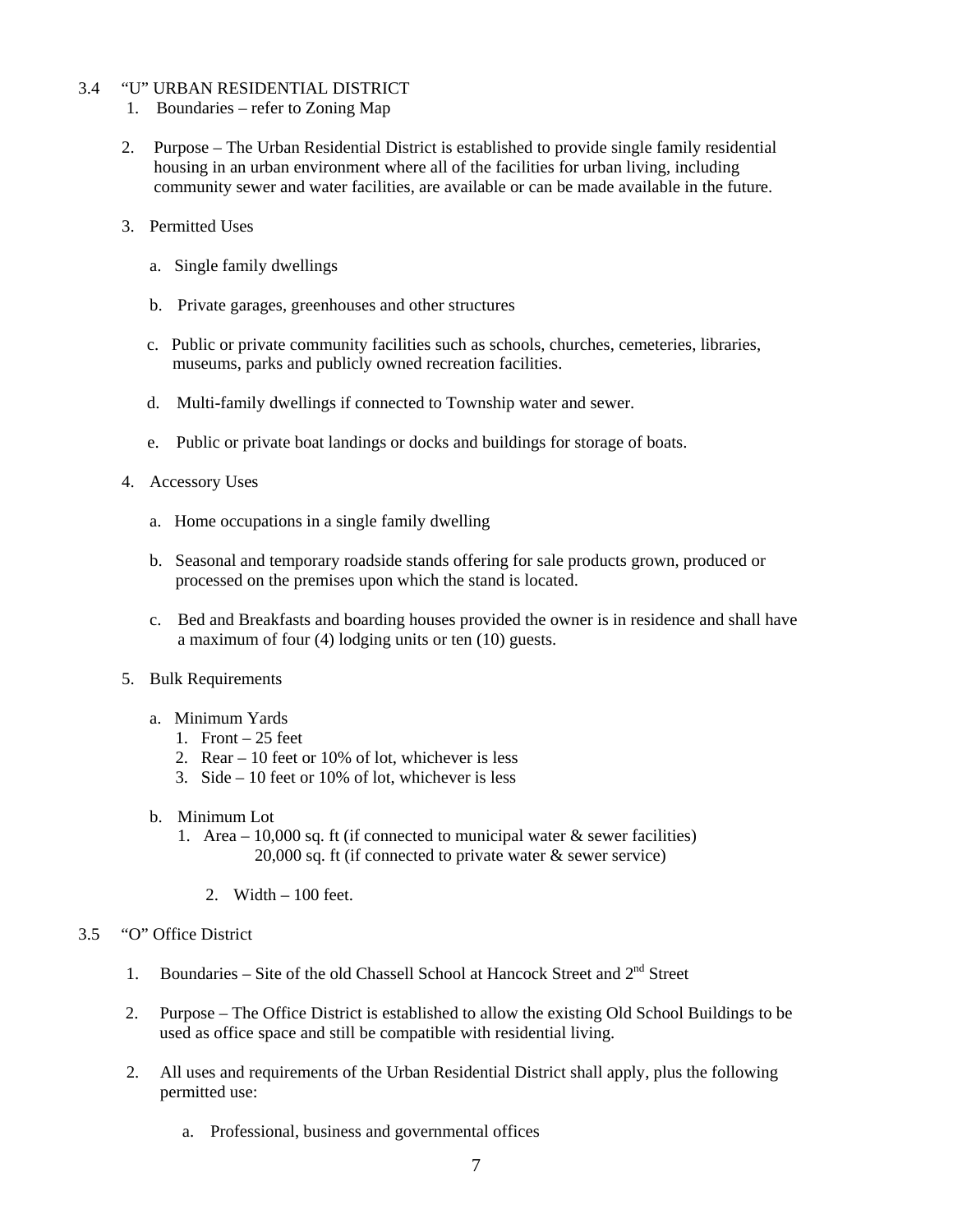#### 3.6 "B" BUSINESS DISTRICT

- 1. Boundaries refer to Zoning Map
- 2. Purpose The Chassell Business District is established to provide retail goods and services directly to the consumer.
- 3. Permitted Uses
	- a. Retail, wholesale and mail-order sales and consumer services, but excluding junkyards,
	- b. Processing, servicing, assembling or treatment of products having little adverse affect on neighboring properties with at least 50% of sales sold retail on premises
	- c. Professional, business and government offices
	- d. Single family dwellings
	- e. Multi-family dwellings, motels, bed and breakfasts, tourist cabins and boarding houses
	- f. Garages, greenhouses and other structures
	- g. Public or private community facilities such as schools, churches, cemeteries, libraries, parks and recreations facilities
	- h. Public or private boat landings or docks and buildings for storage of boats
	- i. Public utilities
- 4. Special regulations for business, commercial and manufacturing properties

Storage, auxiliary to the principal use, is permitted in the open if such storage is screened. Screening may consist of solid fencing or dense hedge or shrubs to a minimum height of six (6) feet.

- 5. Bulk Requirements
	- a. Minimum Yards
		- 1. Front Residence 25 feet.
			- Business 0 feet. (if located on U.S. 41)
		- 2. Rear 10 feet or 10% of lot, whichever is less
		- 3. Side 10 Feet or 10% of lot, whichever is less
	- b. Minimum Lot
		- 1. Area 10,000 sq. ft. (if connected to municipal water  $\&$  sewer facilities) 20,000 sq. ft (if connected to private water & sewer service)
		- 2. Width 100 feet.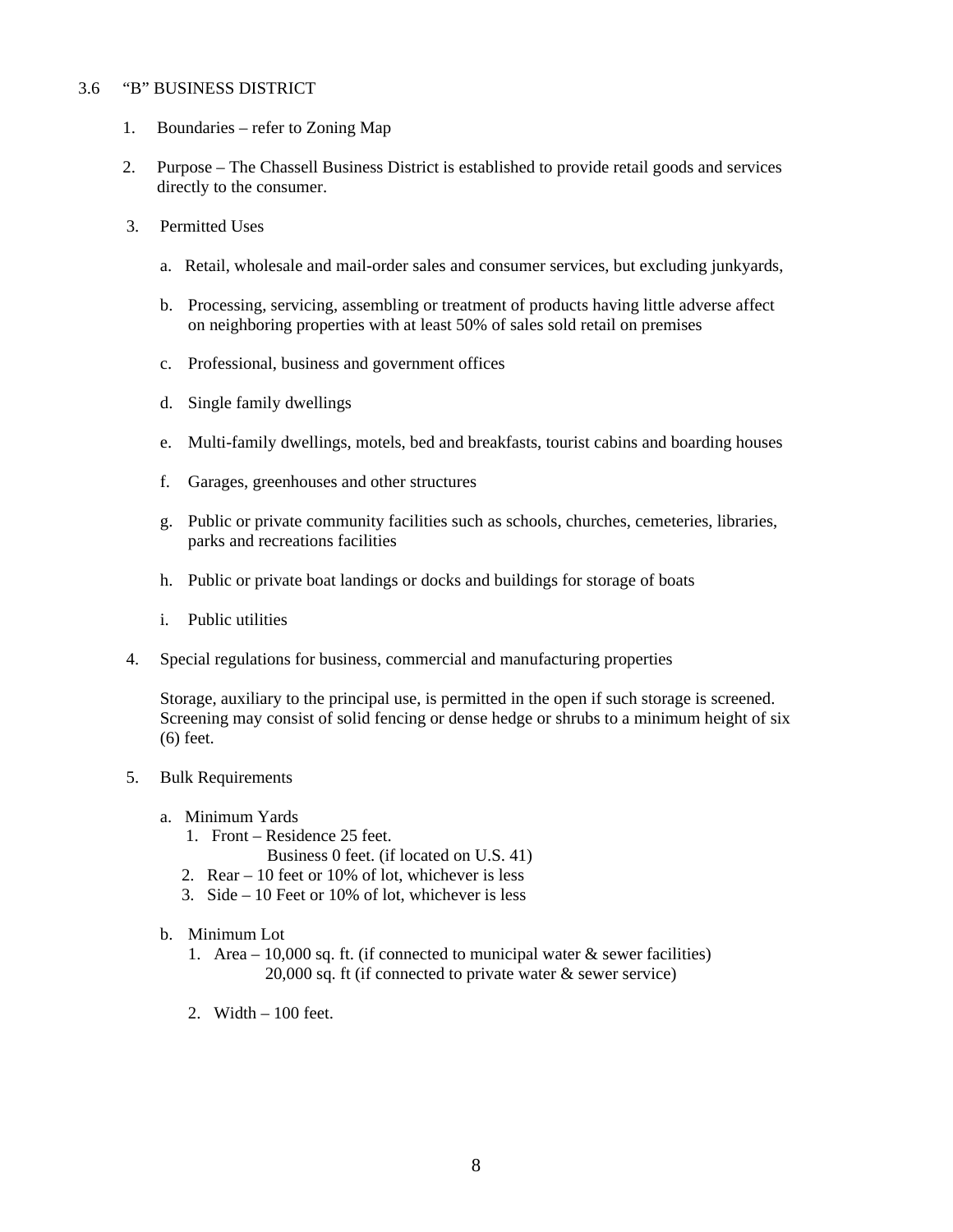### 3.7 "MU – N" U.S. – 41 – MULTI-USE DISTRICT NORTH

- 1. Boundaries maximum depth of 200 feet refer to Zoning Map
- 2. Purpose This District is established to provide additional locations for business on a major highway, while allowing continuation of the current uses.
- 3. Permitted Uses
	- a. Retail, wholesale and mail-order sales and consumer services, but excluding junkyards, scrap yards and salvage yards
	- b. Processing, servicing, assembling or treatment of products having little adverse effect on neighboring properties with at least 50% of sales sold retail on premises
	- c. Multi-family dwellings, motels, bed and breakfasts, tourist cabins and boarding houses
	- d. Professional, business and government offices
	- e. Single family dwellings
	- f. Garages, greenhouses and other structures
	- g. Public or private community facilities such as schools, churches, cemeteries, libraries, museums, parks and recreation facilities
	- h. Public utilities
- 4. Special Regulations for all Business, Commercial or Manufacturing Properties
	- a. Storage, auxiliary to the principal use, is permitted in the open if such storage is screened. Screening may consist of solid fencing or a dense hedge to a minimum height of six (6) feet.
	- b. All driveways and vehicles access must be directly from U.S.-41.
- 5. Bulk Requirements
	- a. All parcels must abut upon a public street or upon a permanent unobstructed access easement of record to a public street. Such easement of record shall have a minimum width of 66 feet, excepting where an access easement of record of less width existed prior to the adoption of this ordinance.
	- b. Each parcel must have a minimum width of 200 feet and a minimum depth of 200 feet.
	- c. Minimum Yards
		- 1. Front  $-25$  feet
		- 2. Rear 20 feet or 10% of lot, whichever is less
		- 3. Side 20 feet or 10% of lot, whichever is less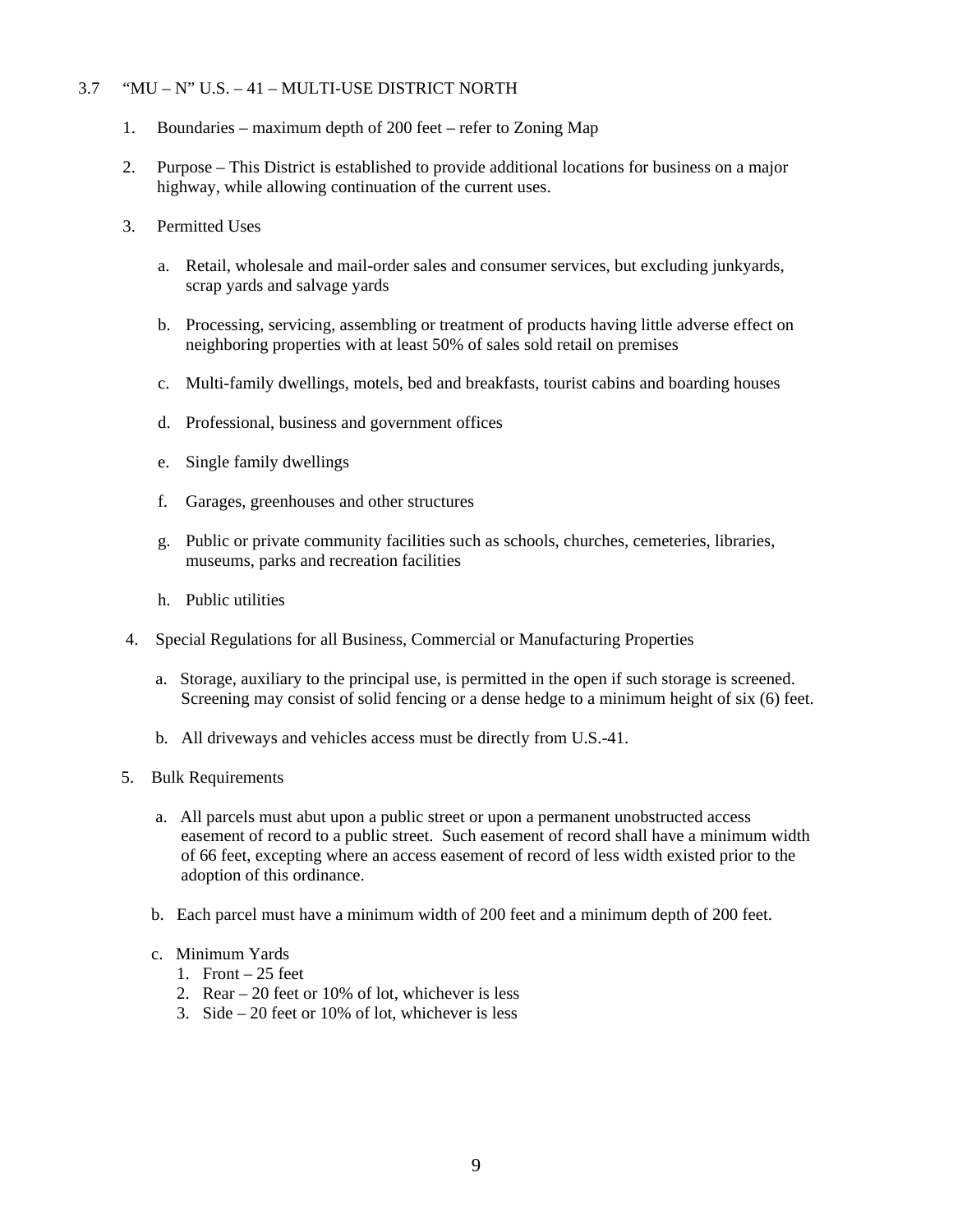#### 3.8 "MU-S" U.S. – 41 MULTI-USE DISTRICT SOUTH

- 1. Boundaries maximum depth of 200 feet refer to Zoning Map
- 2. Purpose This District is established to provide additional locations for business on a major highway, while allowing continuation of the current uses
- 3. Permitted Uses
	- a. Agriculture, forestry and taxidermy, including the operation of any machinery or vehicles and other uses customarily incidental thereto; but excluding commercial slaughter houses; fertilizer works and facilities for the processing of animal skins or hides or for the reduction of animal and fish matter
	- b. Retail, wholesale and mail-order sales and consumer services, but excluding junkyards, scrap yards and salvage yards
	- c. Processing, servicing, assembling or treatment of products having little adverse affect on neighboring properties with at least 50% of sales sold retail on premises
	- d. Multi-family dwellings, motels, bed and breakfasts, tourist cabins and boarding houses
	- e. Professional, business and government offices
	- f. Single family dwellings
	- g. Garages, greenhouses and other structures
	- h. Public or private community facilities such as schools, churches, cemeteries, libraries, museums, parks and recreation facilities
	- i. Public utilities
- 4. Special Regulations for all business, commercial or manufacturing properties
	- a. Storage, auxiliary to the principal use, is permitted in the open if such storage is screened. Screening may consist of solid fencing or a dense hedge to a minimum height of six (6) feet
	- b. All driveways and vehicle access must be directly from U.S.-41
- 5. Bulk Requirements
	- a. All parcels must abut upon a public street or upon a permanent unobstructed access easement of record to a public street. Such easement of record shall have a minimum width of 66 feet, excepting where an access easement of record of less width existed prior to the adoption of this ordinance
	- b. Each parcel must have a minimum width of 200 feet and a minimum depth of 200 feet
	- c. Minimum Yards
		- 1. Front  $-25$  feet
		- 2. Rear 20 feet or 10% of lot, whichever is less
		- 3. Side 20 feet of 10% of lot, whichever is less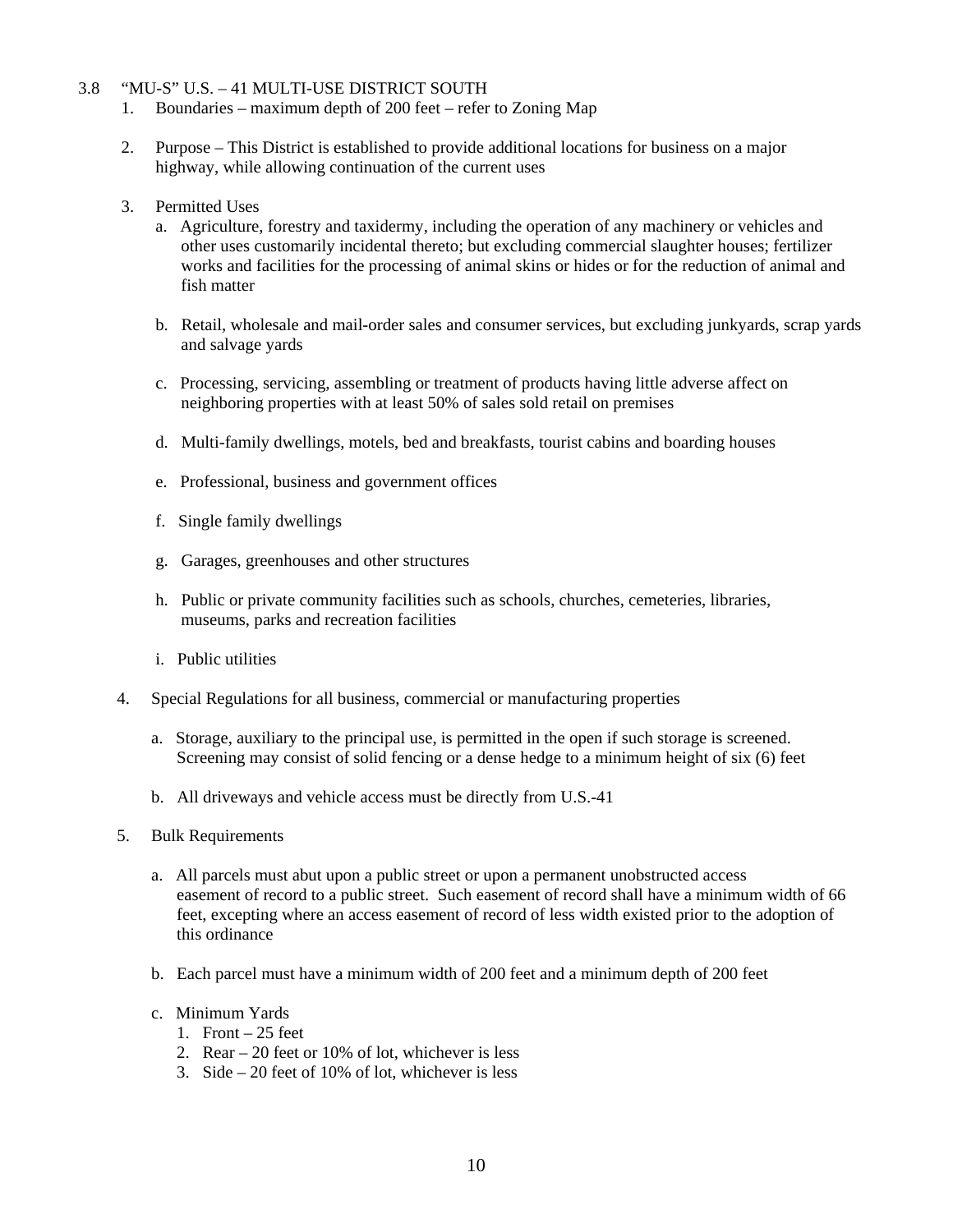### 3.9 "I" INDUSTRIAL DISTRICT

- 1. Boundaries Refer to Zoning Map
- 2. Purpose This District is established to provide additional locations for business and light industry on a major highway, while allowing continuation of the current uses of agriculture, forestry and single-family dwellings
- 3. Permitted Uses
	- a. Agriculture, forestry and taxidermy, including the operation of any machinery or vehicles and other uses customarily incidental thereto; but excluding commercial slaughter houses; fertilizer works and facilities for the processing of animal skins or hides or the reduction of animal and fish matter
	- b. Retail, wholesale and mail-order sales and consumer services, but excluding junkyards, scrap yards, and salvage yards
	- c. Light manufacturing, servicing, assembling or treatment of products having little adverse affect on neighboring properties
	- d. Professional, business and government offices
	- e. Single family dwellings
	- f. Multi-family dwellings, motels, bed and breakfasts, tourist cabins and boarding houses
	- g. Garages, greenhouses and other structures
	- h. Public or private community facilities such as schools, churches, cemeteries, libraries, museums, parks and recreation facilities
	- i. Public or private boat landings or docks and buildings for storage of boats
	- j. Public utilities
- 4. Special Regulations for all business, commercial or manufacturing properties
	- a. Storage, auxiliary to the principal use, is permitted in the open if such storage is screened. Screening may consist of solid fencing or a dense hedge to a minimum height of six (6) feet.
- 5. Bulk Requirements
	- a. All parcels must abut upon a public street or upon a permanent unobstructed access easement of record to a public street. Such easement of record shall have a minimum width of 66 feet, excepting where an access easement of record of less width existed prior to the adoption of this ordinance.
	- b. Each parcel must have a minimum width of 200 feet and a minimum depth of 200 feet
	- c. Minimum Yards
		- 1. Front  $-25$  feet
		- 2. Rear 20 feet or 10% of lot, whichever is less
		- 3. Side 20 feet or 10% of lot, whichever is less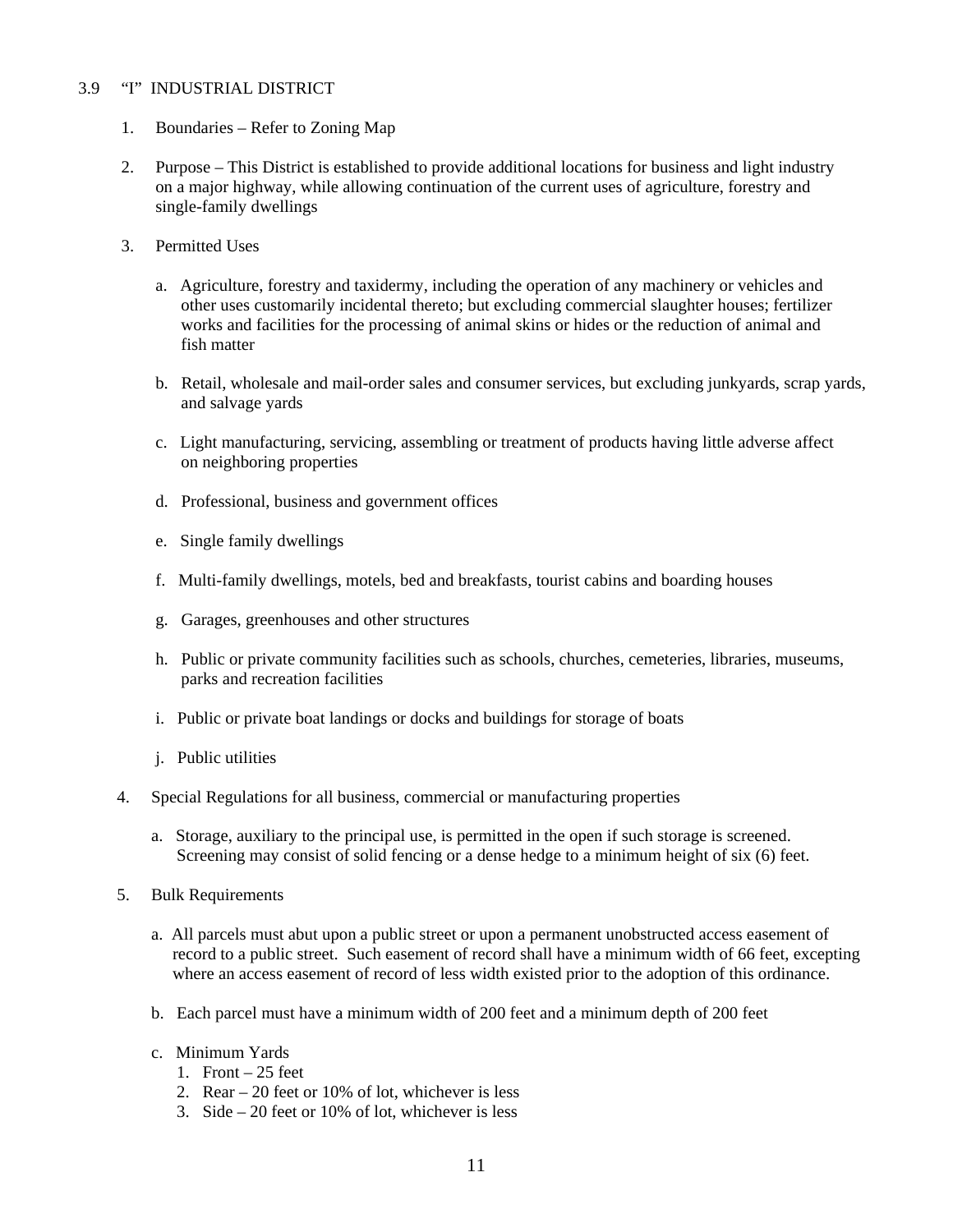## **SECTION 4 – PARKING**

 It is the general intent of this ordinance to encourage off-street parking for vehicles in all districts. Therefore, at the time of erection or enlargement of any main building or structure, automobile off-street parking space shall be provided in all Districts in accordance with the following requirements:

- 1. Single-family and multi-family residences in all districts are required to have a minimum of two (2) parking spaces per dwelling unit
- 2. Boarding houses, Bed & Breakfasts, motels, tourist cabins, etc. in all districts are required to provide a minimum of one and a half (1.5) parking spaces per lodging unit
- 3. Any commercial establishment in the "R", "MU-S", "MU-N" and "I" districts must provide off-street loading areas and off-street parking for all employees and patrons
- 4. Any commercial establishment in district "B" must provide off-street for all employees
- 5. Home occupations and roadside stands in all districts must provide off-street parking for all residents, employees and patrons

#### **SECTION 5 – SIGNS**

#### 5.1 PURPOSE OF SIGNS

 It is the general intent of this ordinance to prohibit signs of commercial nature from districts in which commercial activities are barred; to limit subject matter on signs in business or commercial districts to products, accommodations, services, or activities on the premises and to control the number, type, and area of all signs in business areas and certain other districts. Governmental signs shall conform to this ordinance; however, those signs used for traffic markings of directional signs erected by a unit of government shall be exempt. Residents and business owners constructing signs are encouraged to adhere to the rural character of our community and historic preservation considerations in design and construction of signs in all districts.

#### 5.2 GENERAL REQUIREMENTS

- 1. Signs must follow the minimum setback requirements of the district they are located in, except that front yards are "0" feet (they may be at the property line) or if otherwise noted
- 2. Signs must be safe and secure
- 3. Signs must not obscure traffic visibility
- 4. Signs must NOT be flashing
- 5. Signs must not be over twenty (20) feet high or have moving parts
- 6. Signs must not depict nudity or dismembered body parts, or contain vulgar or offensive language
- 7. Permits are required for all signs exceeding twenty four (24) square feet and/or valued in excess of One Thousand (\$1,000.00) dollars, including permanent and portable signs.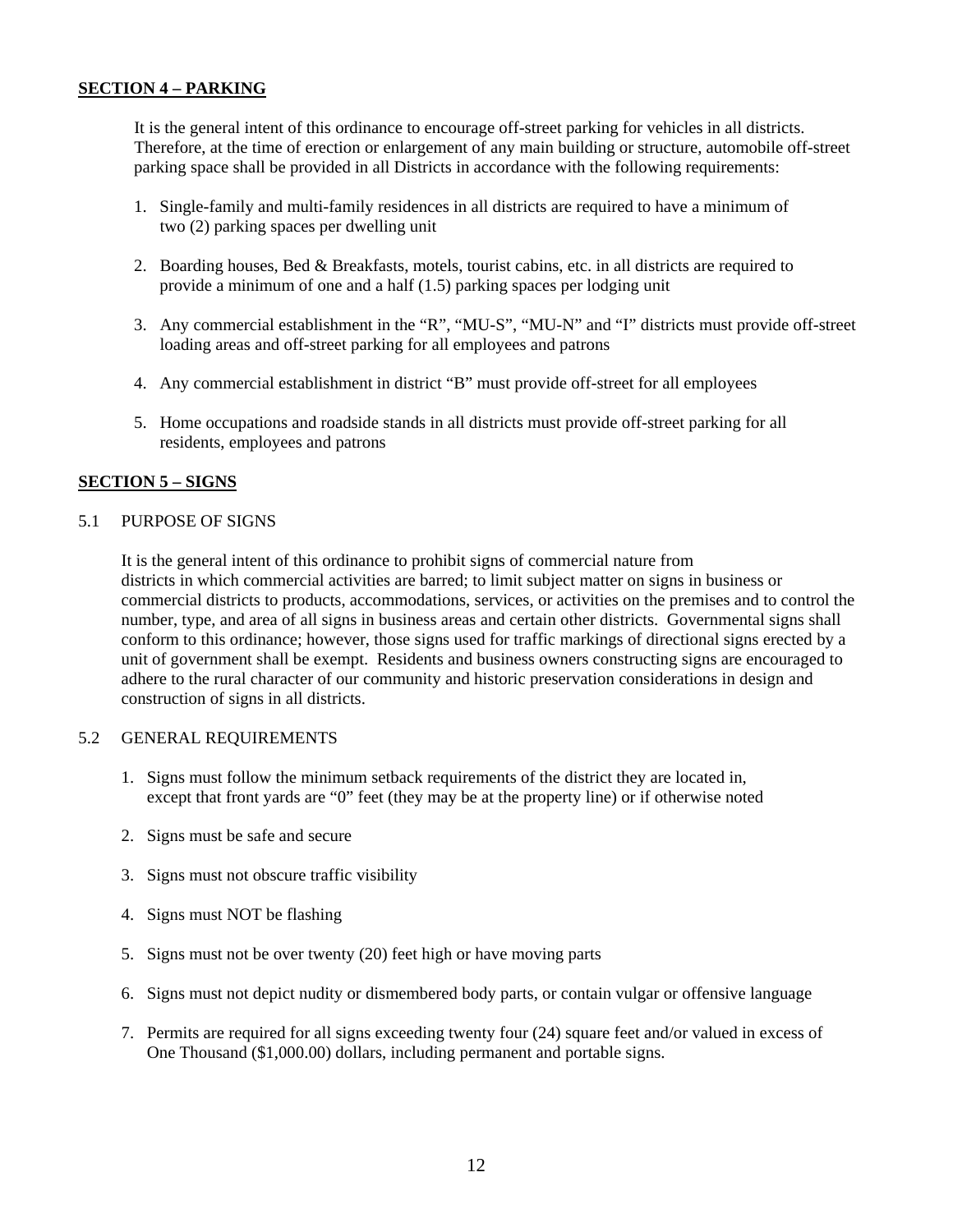## 5.3 ALL ZONING DISTRICTS

Signs allowed in these districts are as follows:

- 1. One nameplate not exceeding three (3) square feet in area indicating only name, address and occupation
- 2. One identification sign for multi-family dwellings and offices not exceeding six (6) square feet in area and indicating name, address, management name and management address
- 3. One identification sign at each entrance to subdivisions not exceeding thirty-six (36) square feet
- 4. One "For Rent" or "For Sale" sign per lot not exceeding six (6) square feet in area
- 5. One school or church bulletin board sign, area not to exceed twenty (20) square feet
- 6. One sign involving home occupations or offering home grown or home produced products for sale, not exceeding six (6) square feet in area in Urban Residential District or thirty-six (36) square feet in Rural Residential District
- 7. Political campaign signs may be erected up to forty-five (45) days before an election. Such signs shall be removed within five (5) days after the election or will be removed by the Township at the owner's expense.
- 8. Public demonstration and/or opinion signs shall be allowed as follows:
	- a. Shall not exceed four (4) square feet
	- b. Shall be displayed only on private property and shall not obstruct the public right-of-way or affect visibility
- 9. Hand held public demonstration/opinion signs shall be allowed as follows:
	- a. Shall not exceed two (2) square feet
	- b. Shall be displayed in such a way as to not obstruct the public right of way
- 10. Information and directional signs shall be allowed as follows:
	- a. Each sign shall not exceed six (6) square feet
	- b. Shall include only basic information such as parking, entrance, exit, ATM, and accessibility designations. These signs shall not include advertising.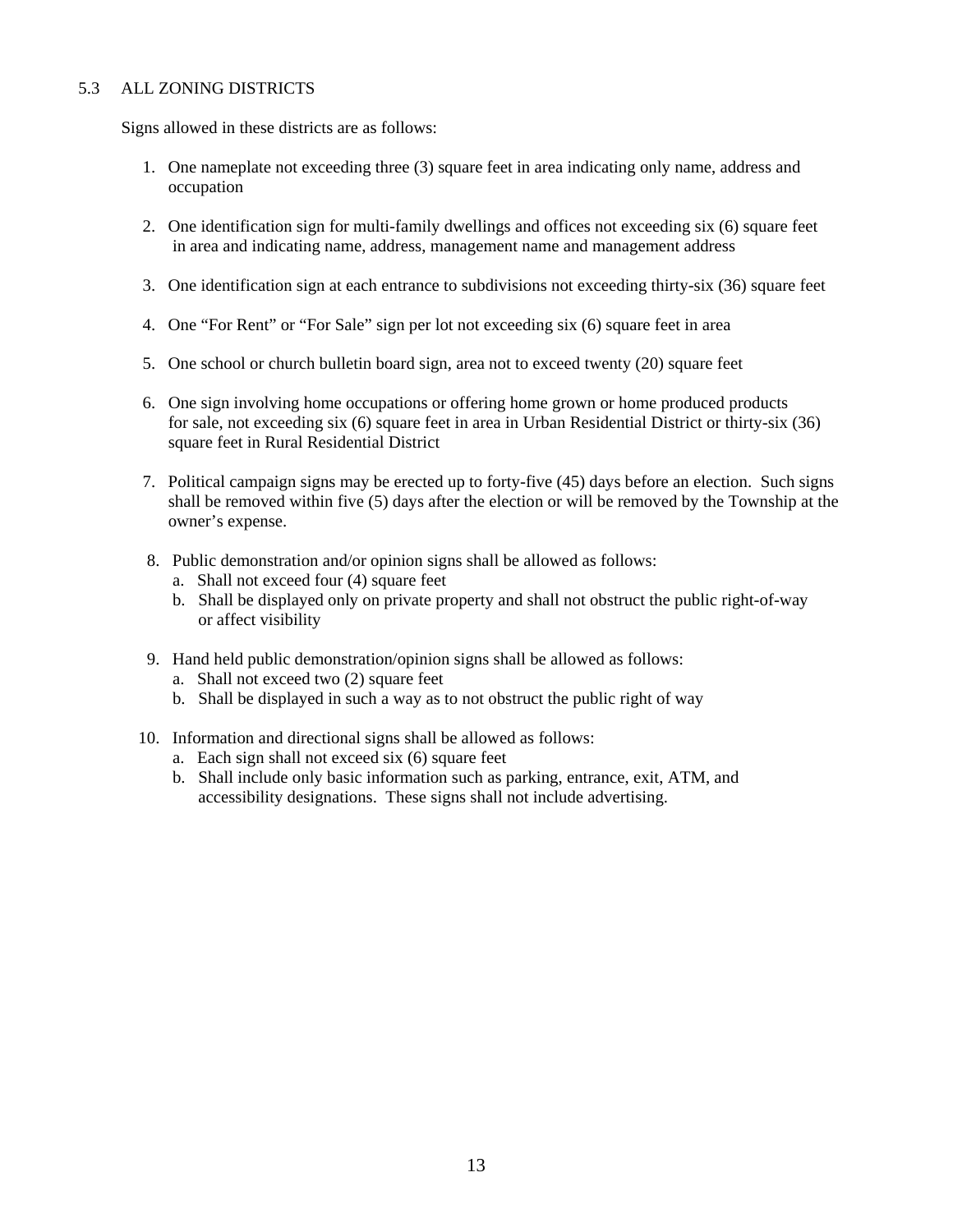### 5.4 BUSINESS, OFFICE, US 41 MULTI USE AND INDUSTRIAL DISTRICTS

Additional signs allowed in these districts are as follows:

- 1. The size limit in Section 5.3,9 is to increase to sixteen (16) feet
- 2. Business signs: Unless otherwise noted, all signs advertising business must be located on the premises that they are advertising and are allowed as follows:
	- a. Attached Signs:

 These are signs that are either flat against a structure or protruding out from the structure. They must be supported totally by the structure and located only on commercial property.

- b. Detached or Free Standing Signs: These are signs that are supported by themselves and may be either permanent or portable. Two signs per business are allowed.
- c. Daily Signs:

 These are portable signs that may be placed directly in front of a business either on premise or on the adjacent highway right of way but not in the road or on the shoulder. These signs shall not exceed five (5) feet in height or ten (10) in square feet surface area and should not hinder traffic visibility. They shall be used only during business hours and must be removed when the business is closed. Two signs are allowed.

d. Signs Advertising Joint Businesses:

 These signs are allowed if both businesses are currently operating and have common ownership of property and business. A maximum of two signs is allowed.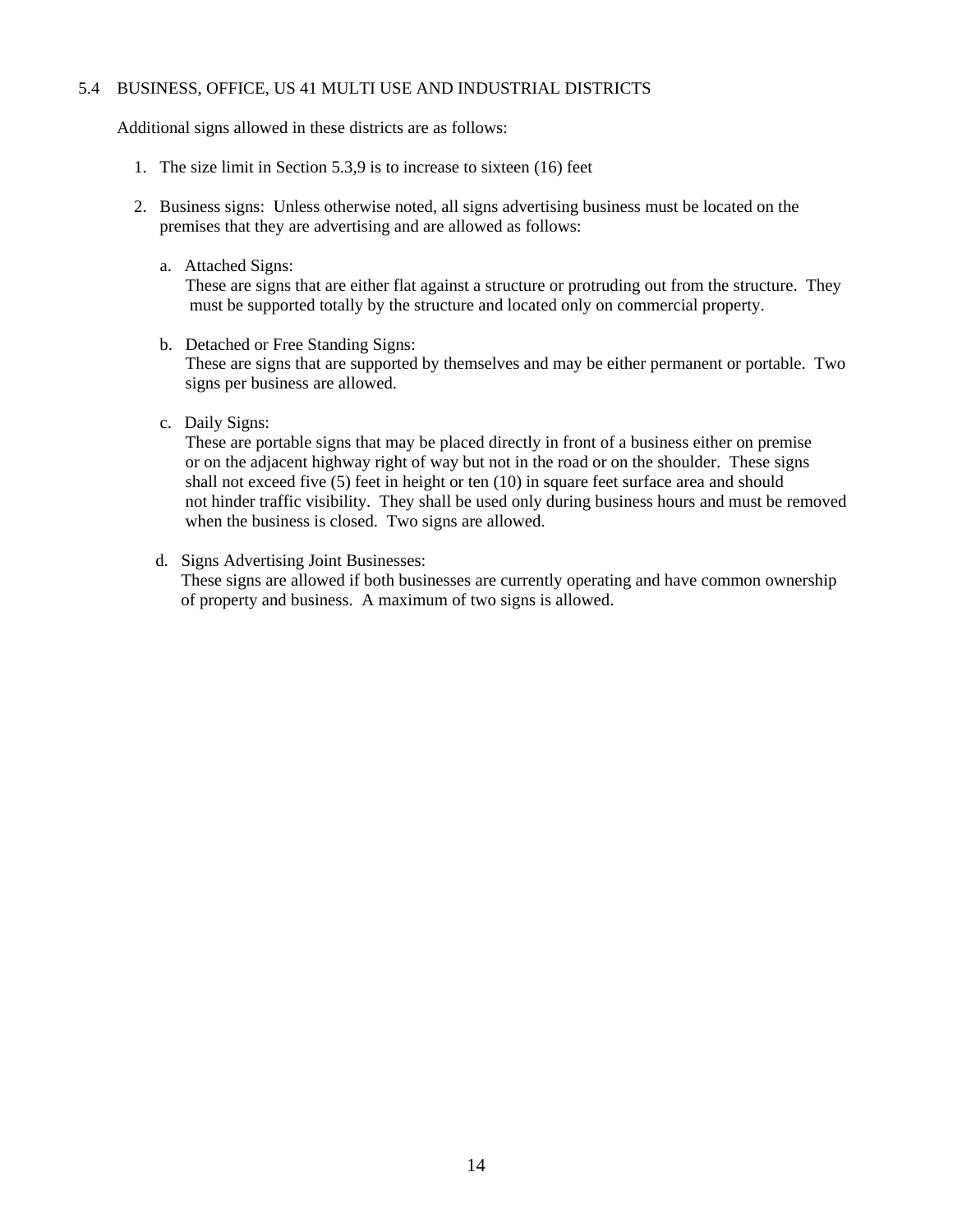#### 5.5 BILLBOARDS

 Billboards are allowed in the U.S.-41 North Multi-use and U.S. South Multi-use Districts, providing they meet the following conditions:

- 1. Not more than ten (10) billboards may be allowed in the Township. Billboards having more than one face, either side by side, back to back, or stacked, are prohibited in accordance with the minimum spacing requirement.
- 2. No billboard shall be located within 1000 feet of another billboard.
- 3. No billboard shall be located within 200 feet of a residential zone and/or existing residence. If the billboard is illuminated, this required distance shall be 300 feet.
- 4. The surface display area of any billboard may not exceed 300 square feet.
- 5. The height of a billboard shall not exceed twenty (20) feet above
	- 1. the grade of the ground on which the billboard sits or
	- 2. the grade of the abutting roadway, whichever is higher.
- 6. No billboard shall be on top of, cantilevered or otherwise suspended above the roof of any building.
- 7. A billboard may be illuminated, provided such illumination is concentrated on the surface of the sign and is so located as to avoid glare or reflection onto any portion of an adjacent street or highway, the path of on-coming vehicles, or any adjacent premises. In no event shall any billboard have flashing or intermittent lights, nor shall the lights be permitted to rotate or oscillate.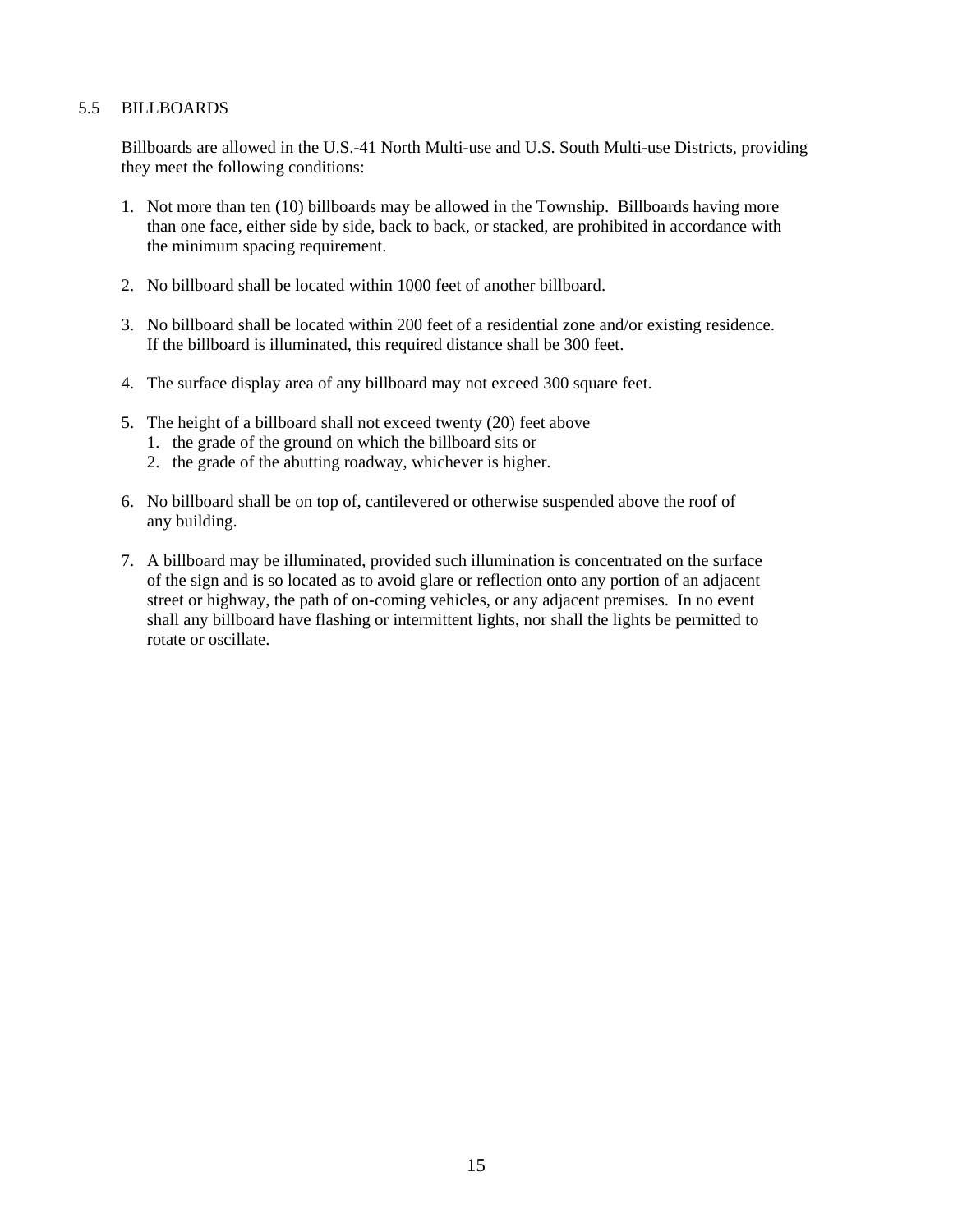## **SECTION 6 – NON CONFORMING USES AND STRUCTURES**

 The following regulations shall control lawful non-conforming uses in existence at the time of passage of this ordinance:

- 1. Lawful non-conforming uses or structures in existence at the time of passage of this ordinance may be continued but shall not be extended, added to or altered unless such extensions, alterations or additions are in conformity with the provisions of this ordinance.
- 2. If the cost of repair or replacement of a non-conforming use or structure which has been destroyed by any reason and replacement costs exceed 90% of the total replacement cost of the use or structure, such use or structure shall not be continued or rebuilt except in conformity with the provisions of this ordinance.
- 3. If the non-conforming use of any land or structure shall terminate for a continuous period of time exceeding one year, such use shall not be reestablished and any future use of land and structure shall be in conformity with this ordinance.
- 4. If a non-conforming use is changed to a permitted or more restrictive use in the district in which it is located, it shall not revert or be changed back to a non-conforming less restrictive use.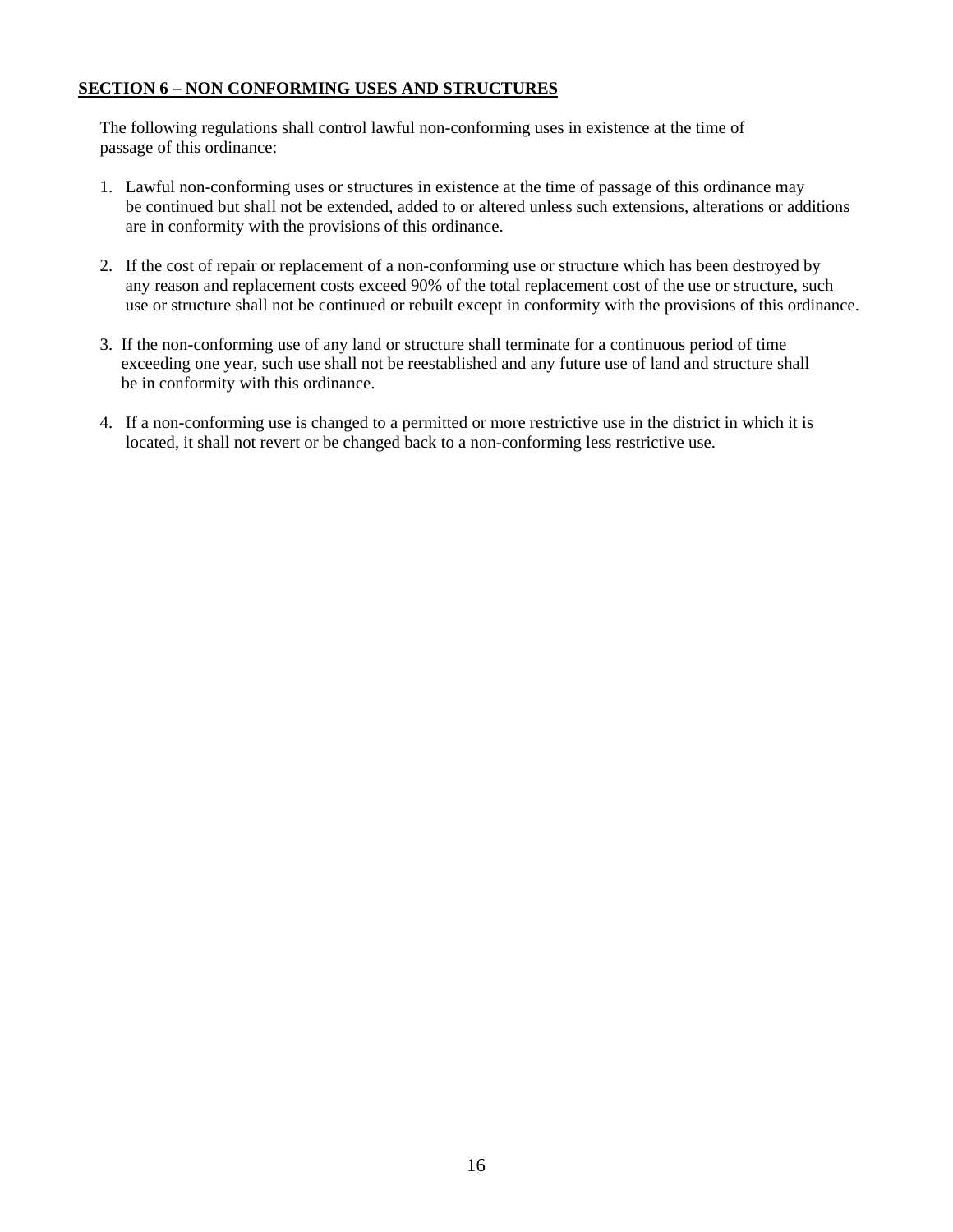## **SECTION 7 – DEFINITIONS**

- **Accessory Use of Structure** A use of structure subordinate to the principal use and located on the same premises serving a purpose customarily incidental to the principal use.
- **Agriculture** Land, and/or farm buildings and structures containing at least ten acres, the principal use or uses which are primarily for farming, ranching, horse breeding, dairy farming and other forms of food and crop production.
- **Boarding House** A dwelling in which lodging or meals, or both, are furnished to three or more guests for compensation.
- **Bed and Breakfast** A dwelling in which transient guests are provided with sleeping rooms and limited breakfast meals on a short-term basis, in return for payment.
- **Building** Any structure having a roof supported by columns or walls used or intended to be used for the shelter or enclosure of persons, animals, equipment, machinery, or materials.
- **Consumer Service** Sale of any service to individual customers for their own personal benefit, enjoyment, or convenience.
- **Dwelling** A building containing one dwelling unit.
- **Dwelling, multi-family** A building containing two or more dwelling units.
- **Dwelling Unit** One room or rooms connected together, constituting a separate, independent housekeeping unit for owner occupancy, or rental or lease and physically separated from any other rooms or dwelling units which might be located within the same structure. A dwelling unit shall contain independent kitchen, bathroom, sleeping, and living facilities, and shall be designs for and occupied by one single family only.
- **Family** An individual, two or more persons related by, marriage or adoption, or a group not to exceed six persons not related by blood or marriage, occupying premises and living as a single nonprofit housekeeping unit with single culinary facilities as distinguished from a group occupying a boarding house, lodging house, fraternity, hotel or similar dwelling for group use.
- **Farm Resort** An established agriculture operation providing short term occupancy for recreational and educational purposes.
- **Floor Area** The sum of the gross area for each of the several stories under roof measured from the exterior limits or faces of a building or structure. Attached accessory structures are not included.
- **Garage, private** An accessory building, or an accessory portion of a principal building enclosed on at least three sides which is intended for and used to store vehicles as may be required in connection with the permitted use of the principal building.
- **Greenhouse** A structure principally used for housing and growing plants.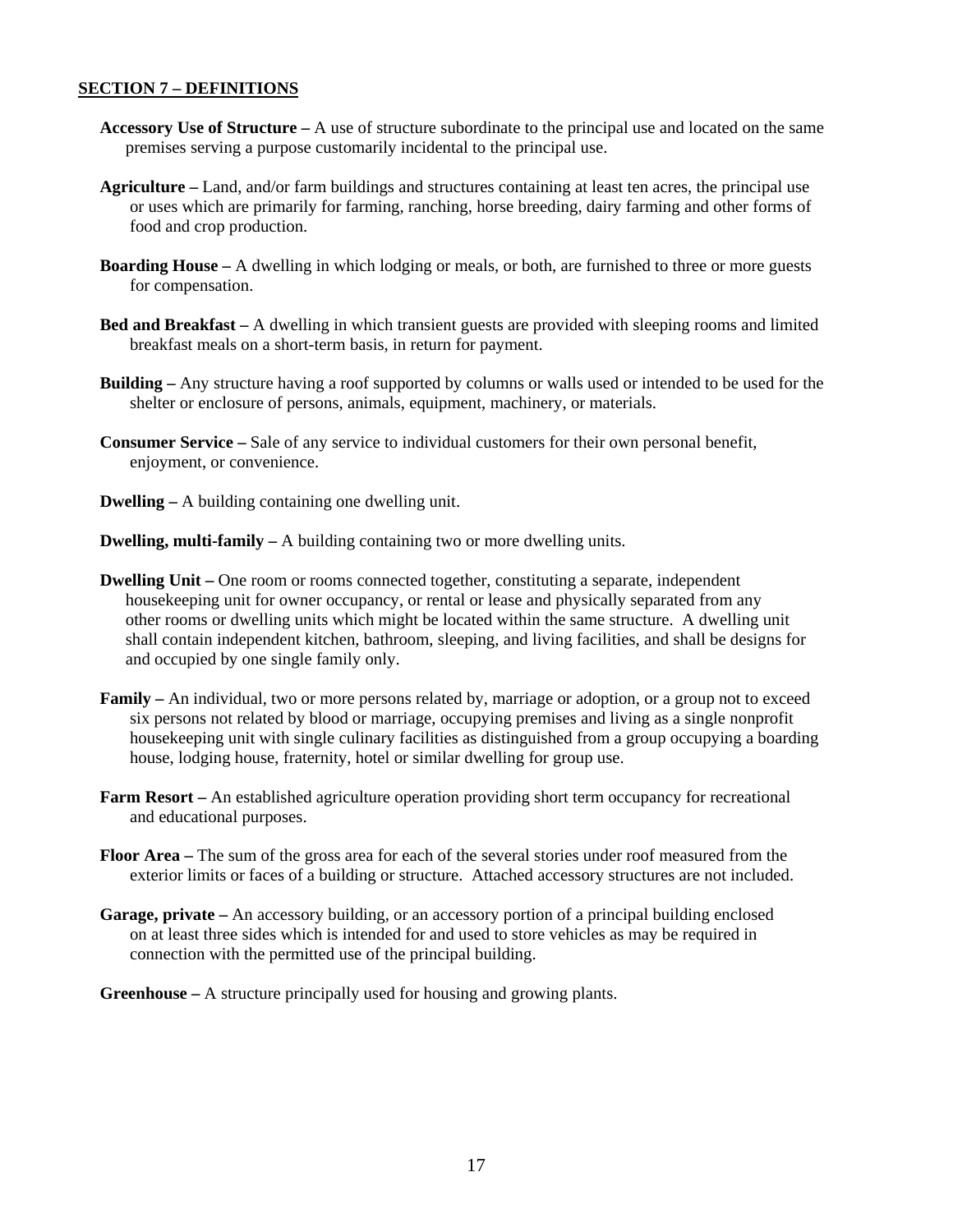- **Home Occupation** An accessory use of a dwelling unit involving the manufacture or sale of goods and/or services is conducted either from within the dwelling and/or from accessory buildings located within five hundred feet of the dwelling unit and complying with the following conditions and regulations:
	- a. No employees other than members of the immediate family residing on the premises and one additional employee.
	- b. The home occupation shall not utilize more than 25% of the total floor area of the dwelling unit and accessory buildings.
	- c. The businesses shall be conducted in a fully enclosed building.
	- d. There shall be no outside storage of materials related to the home occupation, or outdoor storage of unregistered vehicles.
	- e. No occupation shall be conducted upon or from the premises which would emit any material into the water, land or air greater than permitted by applicable laws. Noise, lighting and/or effluent shall not constitute a nuisance or annoyance and shall be regulated as stated in the general provisions.
- **Housekeeping Cabins** A building or group of buildings consisting of individual sleeping or dwelling units, designed for short term use by transient guests.
- **Junkyard** any land or structure used for a salvaging operation including, among other things, the storage and sale of waste paper, rags, scrap metal, and discarder materials, and the collecting, dismantling, storage and salvaging of unlicensed, inoperative vehicles.
- **Kennel** Any premises or portion thereof on which four or more dogs, cats, or other household domestic animals over four months of age are kept, or on which more than two such animals are maintained, bred, or cared for, for remuneration or sale.
- **Light Manufacturing** A business not emitting any material into the water, land or air greater than permitted by applicable laws. Lighting and noise as regulated in the general provisions.
- **Loading Area** A completely off-street space or berth on the same lot for the loading or unloading of freight carriers having adequate ingress and egress to a public street or alley.
- Lodging Unit One room or rooms used for temporary living.
- **Lot** A parcel of land, occupied or to be occupied by a principal building or buildings or principal use or uses along with permitted accessory buildings or uses meeting all the requirement set forth in this ordinance.
- Lot, Area The total horizontal area included within lot lines. Where the front lot line is the centerline of a street or lies in part or in whole in the street area, the lot area shall not include that part or the lot in use or to be used as the street.
- Lot, Corner A lot abutting on two streets at their juncture, when the interior angle formed is less than one hundred thirty-five (135) degrees.
- Lot, Depth The mean horizontal distance from the front lot line to the rear lot line.
- **Lot, Interior** A lot other than a corner lot.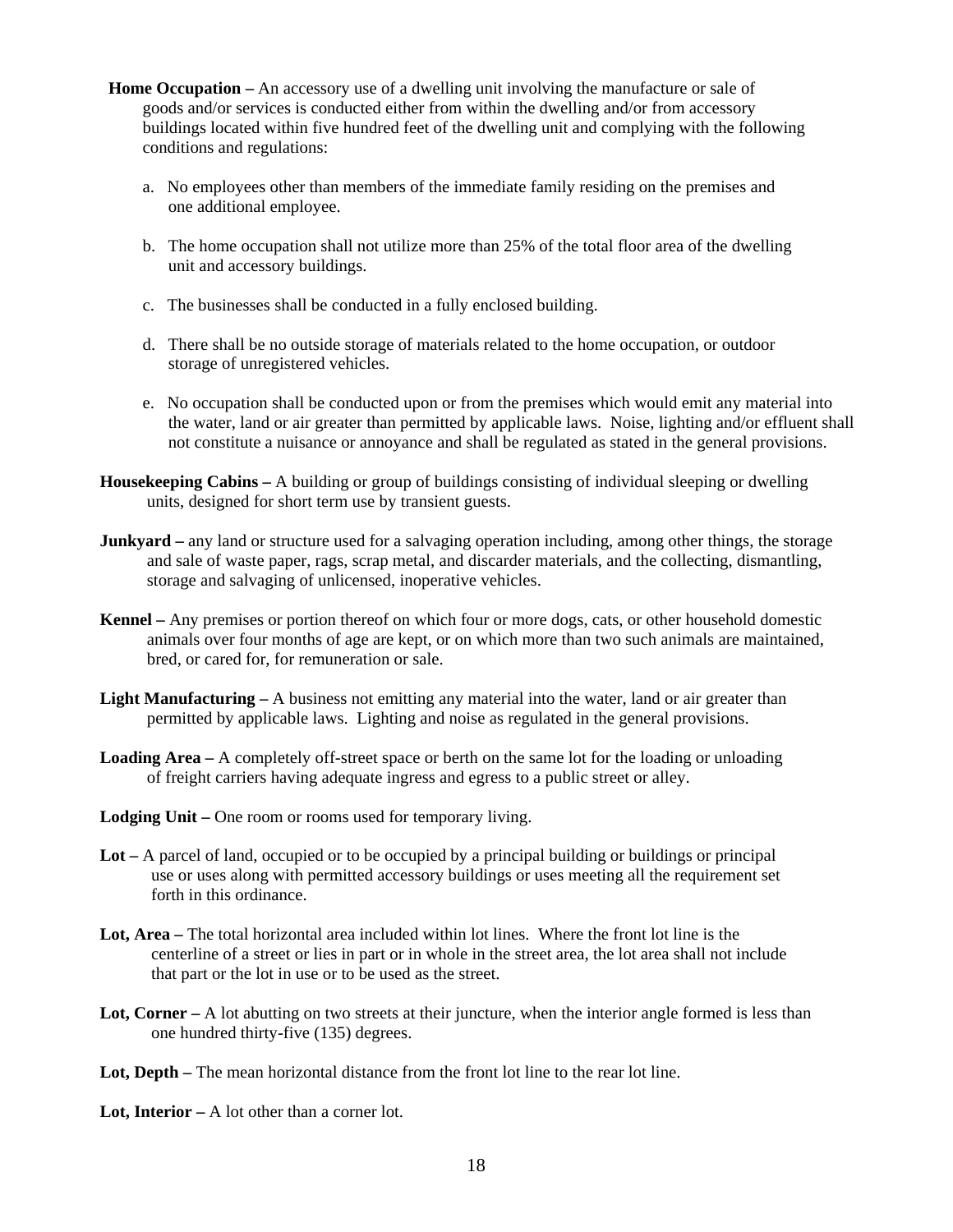- **Lot, Front Line** That side of the lot abutting upon a public or private street right-of-way. In the case of a corner lot, either street right-of-way line may be considered the front line of the lot if it contains the minimum required frontage. The side of the lot with a driveway will always be considered the front. If both sides of a corner lot have a driveway, both sides will be considered front sides.
- **Lot, Rear Line** Ordinarily, that lot line which is opposite and most distant from the front lot line.
- **Lot, Side Line** Any lot line not qualifying as a front or rear lot line.
- Lot, Width The mean horizontal distance between side lines.
- **Mobile Home** A structure, transportable in one or more sections, which is built on a chassis and designed to be used as a dwelling unit for one or more persons, and meeting the minimum dwelling size and other requirements of this ordinance.
- **Mobile Home Park** Any parcel of land upon which two or more occupied mobile homes are harbored either free of charge or for revenue purposes.
- **Motel** A building or group of buildings, whether detached or in connected units, used as individual sleeping or lodging units, designed primarily for use by transient guests.
- **Nonconforming Structure** A building or structure (or portion thereof) lawfully existing at the time of adoption of this Ordinance or a subsequent amendment thereto that does not conform to the provisions of this Ordinance relative to height, bulk, area, placement or yards for the zoning district in which it is situated.
- **Nonconforming Use** A building, structure, plot, premises or use of land lawfully existing at the time of the effective date of this Ordinance which does not conform to the regulations of the district in which it is situated.
- **Parking, Off-street** Parking spaces for vehicles located off any public street or right-of-way and located either on side or within 200 feet of the property in question.
- **Parking, Space** A graded all-weather surface area of not less than two hundred (200) square feet in area, excluding sidewalks and right-of-ways, either enclosed or open for the parking of a motor vehicle having adequate ingress and egress to a public street or alley.
- **Retail Sales –** Sale of any product or merchandise to customers for their own personal consumption or use, not for resale.
- **Roadside Stand** Seasonal or temporary open structure with floor area of less than 100 square feet.
- **Seasonal Residence** A dwelling unit occupied for less than six (6) months each year.
- **Setback** The minimum horizontal distance a building or structure, or any portion thereof, is required to be located from the boundaries of the lot or parcel of land upon which the same is situated.
- **Sign** A name, identification, image, description, display, or illustration which is affixed to or located on, painted or represented directly or indirectly upon a building, structure, or piece of land, and which directs attention to an institution, dwelling, organization, or business and which is visible from any street, right-of-way, sidewalk, alley, park, or other public property. Customary displays of merchandise or objects and material placed behind a store window are not signs or parts of signs.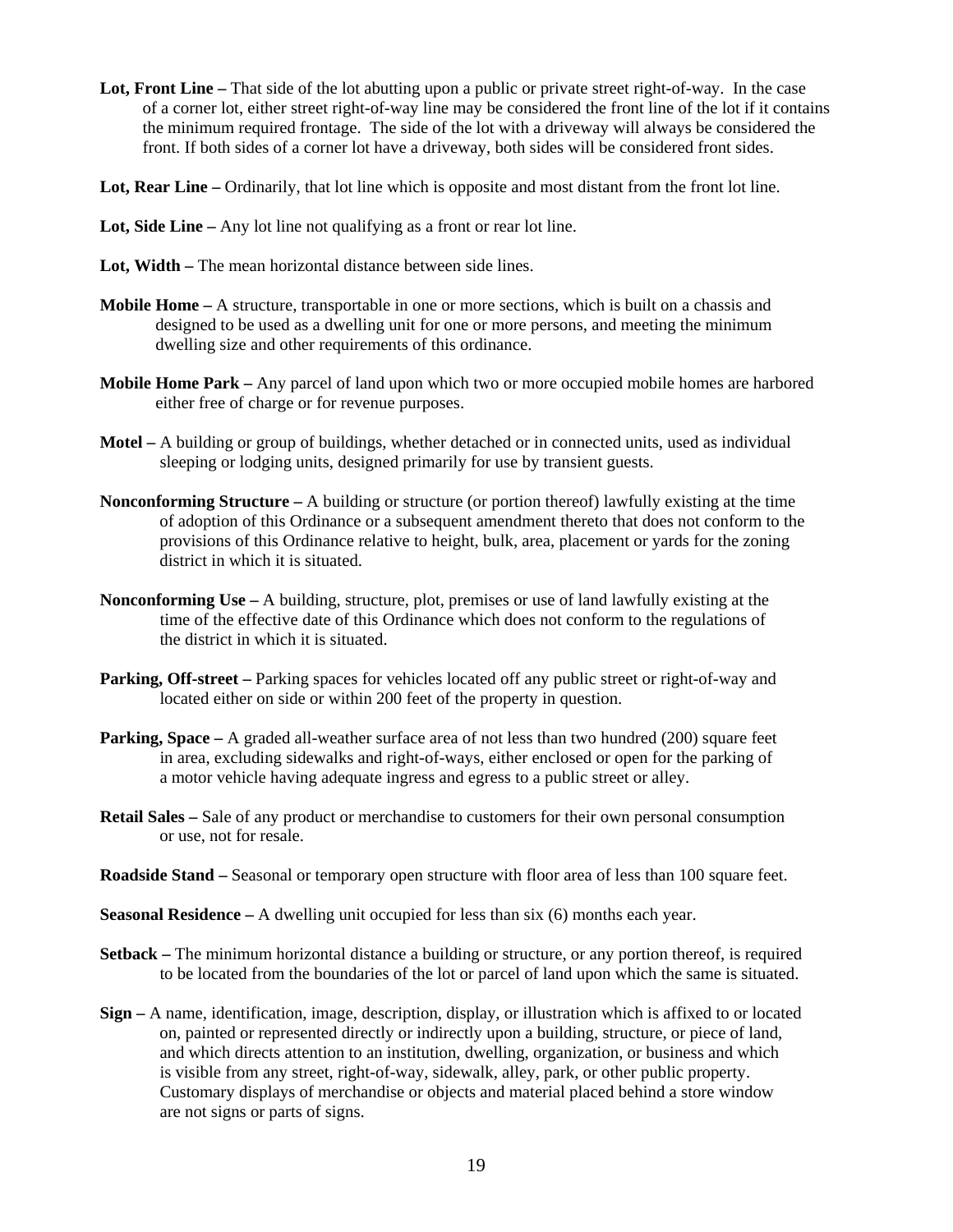- **Sign, Banner, Pennant, Streamers, etc.** A flexible piece or pieces of fabric, plastic or other material designed to attract attention or convey information by means of color and movement.
- **Sign, Billboard** A sign structure erected for the purpose of display of characters, letters, or illustrations produced on paper sheets or painted on the surface of the structure and advertising goods and services not found on the premises.
- **Sign, Business** A sign which directs attention to a business or profession conducted, or to a commodity, service, or entertainment sold or offered upon the premises where such sign is located, or to which it is affixed.
- **Sign, Directional** an off-premise commercial sign directing motorist to facilities within the Township.
- **Sign, Flexible** A sign made of fabric or other flexible material.
- **Sign, Gross Area of** The entire area within a single continuous perimeter enclosing the extreme limits of the actual surface of a single-face sign. It does not include any structural elements lying outside the limits of such sign and not forming an integral part of the display. A double-face or V-type sign erected on a single supporting structure where the interior angle does not exceed 135 degrees shall, for the purpose of computing square-foot area, be considered and measured as a single-face sign; otherwise each display surface of a sign shall be considered a single sign.
- **Sign, Off-premise** A sign which advertises goods, services, or attractions not available on the same site as the sign.
- **Sign, On-premise** A sign which advertises goods, services, or attractions available on the same site as the sign.
- **Sign, Sidewalk** A portable sign of A-frame construction used seasonally during hours a business is open and stored inside when not in use.
- **Sign, Wall** A sign which is painted on or attached directly to a building wall with the face of the sign parallel to and extending not more than fifteen (15) inches from the face of the wall.
- **Structure** Anything erected, the use of which requires more or less permanent location on the ground; or attached to something having a permanent location on the ground. A sign, billboard, or other advertising device detached or projecting shall be construed to be a structure.
- **Tourist Cabins** A building or group of buildings consisting of individual sleeping or dwelling units, designed for short term use by transient guests.
- **Use** The purpose or activity for which the land or building thereon is designed, arranged, or intended, or for which it is occupied or maintained.
- **Use, Accessory** A use subordinate to the principal use and located on the same premises serving a purpose customarily incidental to the principal use.
- **Use, Permitted** A use which may be lawfully established in a particular district or districts provided it conforms with all requirements and regulations of such district.
- **Use, Principal** The main use of land or buildings as distinguished from a subordinate or accessory use.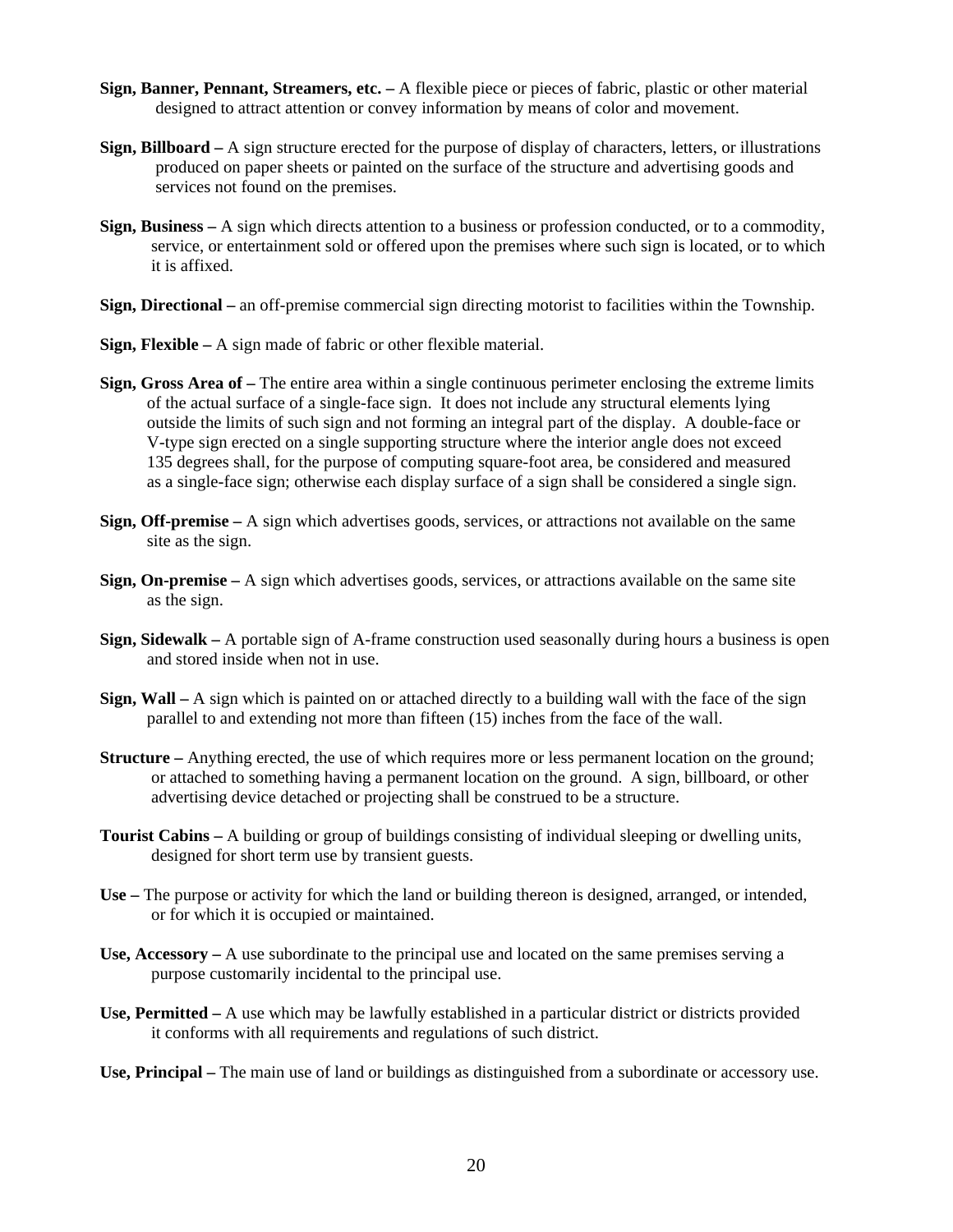- **Utilities, Public** Facilities such as water wells, water and sewage pumping stations, water storage tanks, power and communication transmission lines, electrical power substations, static transformer stations, telephone and telegraph exchanges, microwave radio relays, gas regulation stations, etc., but excluding any facilities or utilities which do not provide service within Chassell Township.
- **Yard, Front** An open, unoccupied space extending the full width of the lot between the front lot line and the nearest line of the principal or accessory structure, parallel to the front lot line. The front yard is that side of the lot abutting upon a public or private street right-of-way. In the case of a corner lot, either side may be considered the front yard if it contains the required frontage. The side of the lot with driveway will always be considered the front yard, if both sides have a driveway then both sides will be considered front yards.
- **Yard, Rear** An open, unoccupied space extending the full width of the lot between the rear lot line and the nearest line of the principal or accessory structure, parallel to the rear lot line.
- **Yard, Side** An open, unoccupied space extending between the front yard and rear yard and situated between a side lot line and the nearest line of the principle or accessory structure, parallel to the side lot line.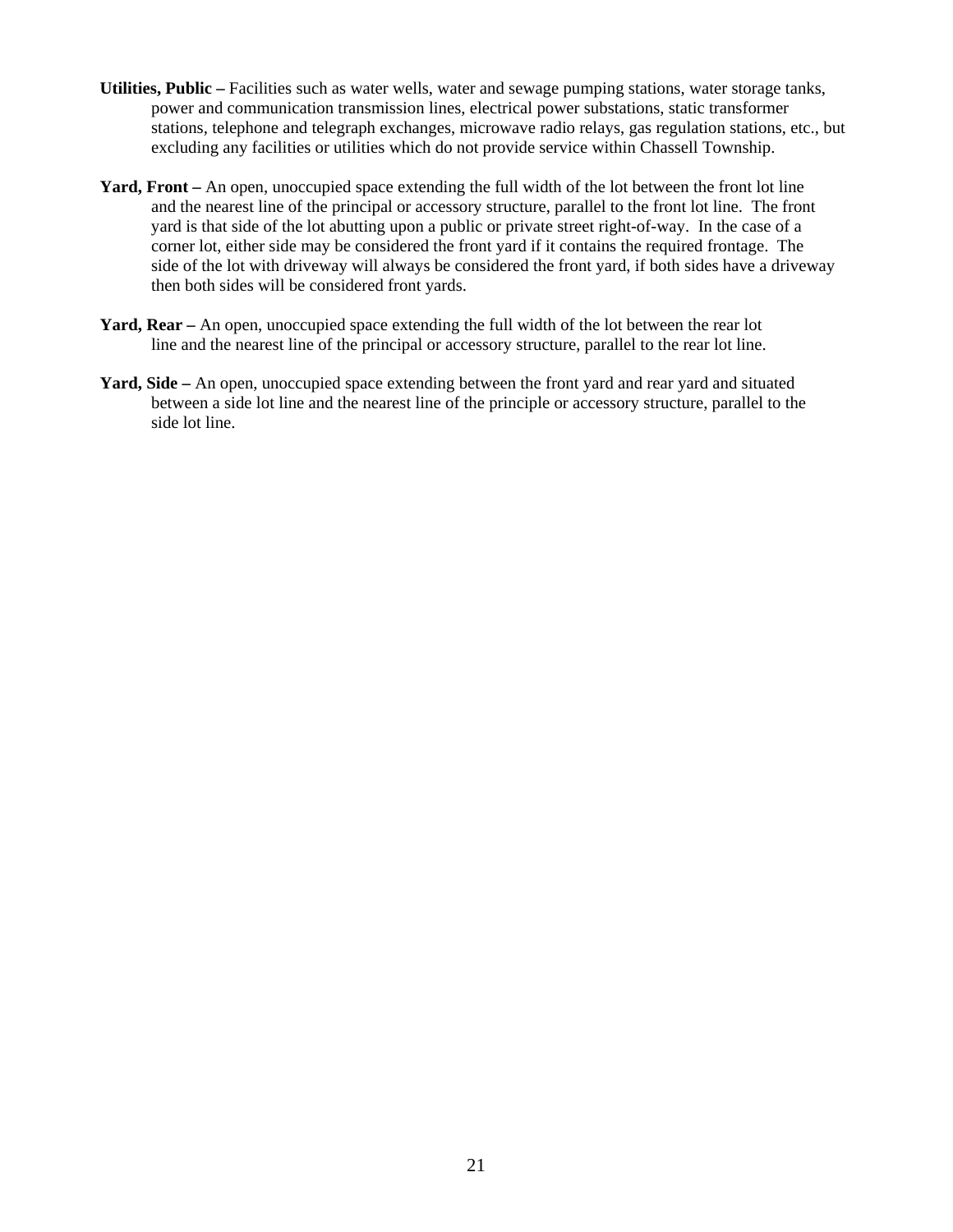## **SECTION 8 – ADMINISTRATION AND PERMIT PROCEDURE**

#### 8.1 Administration and Administrator

- 1. A Zoning Administrator shall be appointed by the Township Board to administer the provisions of this Ordinance and to carry out all administrative functions not specifically assigned to another office or body. The Zoning Administrator shall serve at the pleasure of the Township Board and receive such compensation as they may, from time to time, determine. The Zoning Administrator shall have no power to vary or waive Ordinance requirements.
- 2. Duties The Zoning Administrator shall:
	- a. Review all applications for zoning permits and certificates of occupancy and approve or disapprove such applications based on compliance or noncompliance with the provisions of this Ordinance.
	- b. Before issuance of the zoning permit, the Administrator shall inspect the site affected by the zoning permit to be sure the information seems correct. It is the responsibility of the applicant to supply accurate information. The property lines should be verifiable and accurately marked before the inspection.
	- c. Upon completion of the work authorized by the permit, final inspection shall be promptly made by the Administrator to assure requirements of this Ordinance have been met. It is the duty of the holder of every permit to notify the Zoning Administrator when the construction is ready for inspection.
	- d. Receive all applications for appeals, variances or other matters which the Zoning Board of Appeals is required to decide under this Ordinance. Conduct field inspections and prepare information necessary to make recommendations, and refer such applications and recommendations to the Zoning Board of Appeals for determination after all pertinent information has been received.
	- e. Receive all applications for amendments to this Ordinance. Conduct field inspections and prepare information necessary to make recommendations, and report to the Planning Commission all such applications together with recommendations.
	- f. Inspect each alleged violation and shall order correction, in writing, to the violator of all conditions found to be in violation of this Ordinance.
	- g. Maintain written records of all actions taken by the Zoning Administrator.
	- h. Be responsible for providing all forms necessary for the various applications required by this Ordinance.
	- i. Keep the Township board aware of zoning activities at its regular monthly meetings and prepare a written annual report to be presented to the Township Board at its January meeting pertaining to activities occurring during the preceding calendar year
	- j. Send a copy of all approved zoning permit changes to the Houghton County Building Department.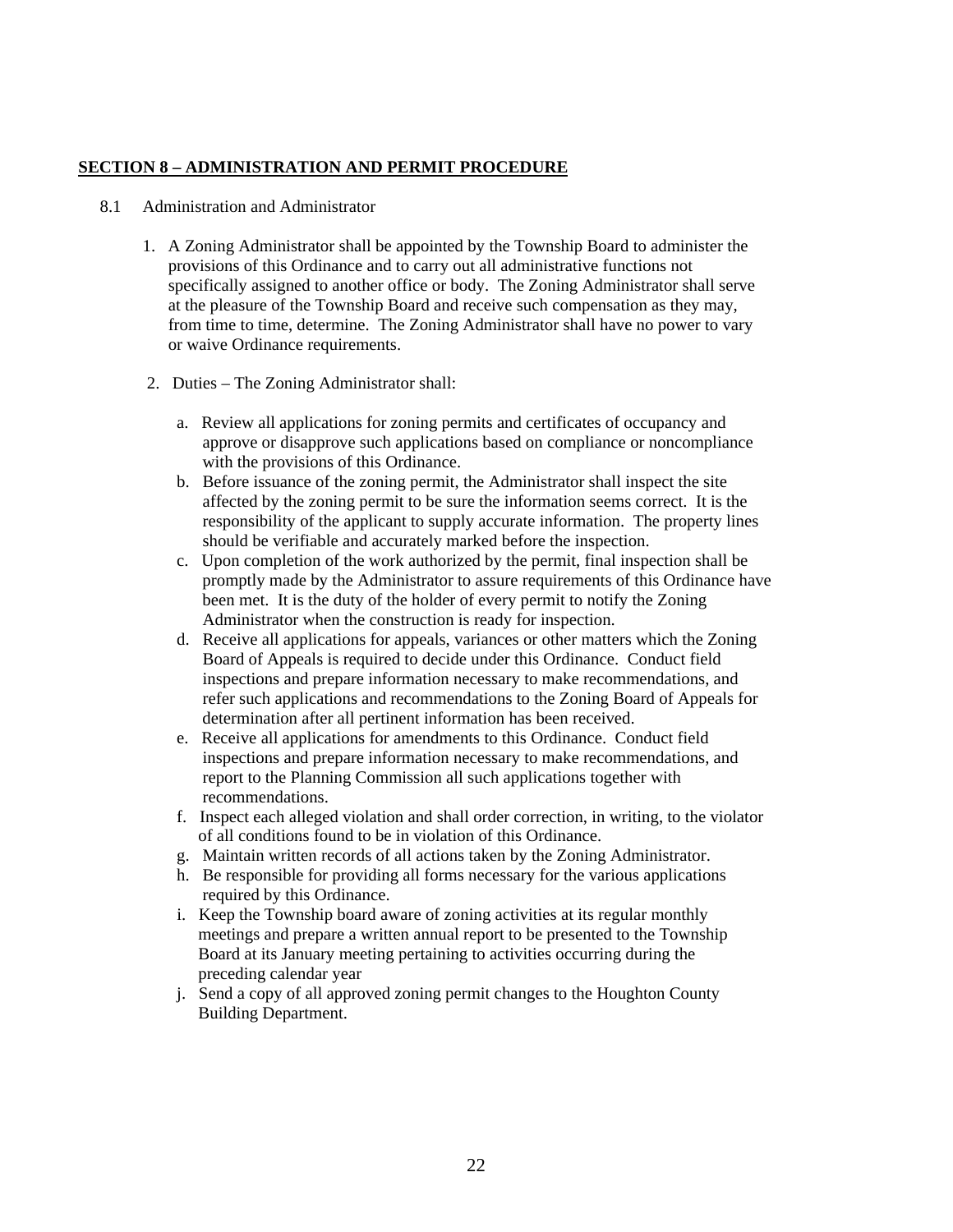## 8.2 ZONING PERMITS

- 1. Excavation for any building, structure or sign shall not be commenced; the erection of, addition to, alteration of, repair of, or moving of any building or structure requiring a permit shall not be undertaken, and no land use shall be commenced until a zoning permit has been secured by the Zoning Administrator. Except upon a written order of the Zoning Board of Appeals, no zoning permit shall be issued for an activity where the construction, addition, alteration or use thereof would be in violation of any of the provisions of this Ordinance.
- 2. Permit Applications Applications for a permit shall be made to the Zoning Administrator on forms furnished by the Zoning Administrator, and shall include the following:
	- a. Name and address of the applicant, owner of the site, architect, professional engineer, and contractor.
	- b. Description of the subject site by lot, block, recorded subdivision and property tax identification number; address of the subject site; type of structure, existing and proposed operation or use of the structure or site; and the zoning district within which the site lies.
	- c. Location, boundaries, dimensions, uses and size of the following: subject site, existing and proposed structures, existing and proposed easements, streets, and other public ways; off-street parking, loading areas and driveways; existing highway access restrictions; existing and proposed front, side and rear yard.
	- d. Each permit issued for a main building also shall cover any necessary temporary structures erected on the same premises to facilitate construction. Such permit is valid for a maximum of one year.
	- e. All applications and a copy of all permits issued shall be systematically filed and kept by the Zoning Administrator in the Township Office for ready reference.
	- f. Although the remaining provisions of this Ordinance must be adhered to, no permit shall be required for:
		- 1. Routine maintenance or repair of buildings, structures, or equipment such as repainting or re-roofing a building.
		- 2. Construction of a service connection to municipally owned and operated utility.
		- 3. Construction or repair of fences.
		- 4. Construction or repair of patios, decks, and porches that have sides no higher than three feet.
		- 5. Small outbuildings with a floor area of less than 100 square feet.
		- 6. Additions or alterations of less than 1000 dollars to existing structures and which do not require a County building permit.
- 3. Voiding of the Permit Any zoning permit granted under this Section shall become null and void unless the proposed development or use is commenced within one year from the date of the granting of the permit. The Zoning Administrator shall make every effort to notify the holder of a permit that is liable for voiding action before voidance is actually declared. The Zoning Administrator may suspend or revoke a permit issued under the provisions of this Ordinance whenever the permit is issued in error, or on a basis of incorrect information supplied by the applicant or his agent or in violation of any of the provisions of this Ordinance or of any other ordinances or regulations of the Township.
- 4. Zoning Fee Before any zoning permit shall be issued, an inspection fee shall be paid at a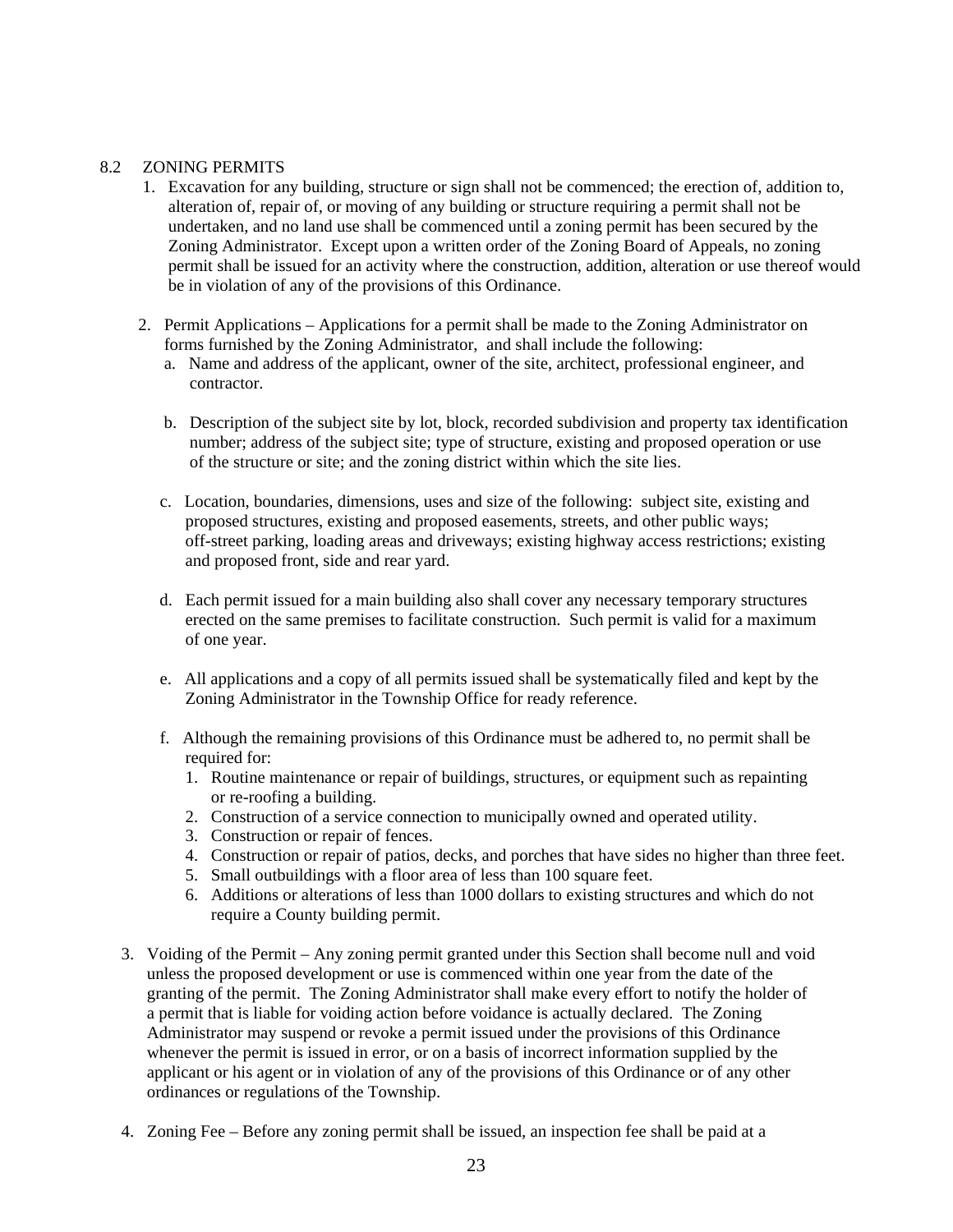rate established by the Chassell Township Board.

## **SECTION 9 – BOARD OF APPEALS AND ENFORCEMENT**

## 9.1 ZONING BOARD OF APPEALS

- 1. Establishment of Board In order that the objectives of this Ordinance may be fully and equitably Achieved; that a means shall be provided for competent interpretation of this Ordinance; that adequate but controlled flexibility be provided in the application of this Ordinance; that health, safety, and welfare of the public be secured; and that justice be done; there is hereby established a Zoning Board of Appeals.
- 2. Membership, Terms of Office The Board of Appeals shall consist of five members. The first member of the Board of Appeals shall be a member of the Township Planning Commission, the second member shall be a member of the Township Board appointed by the Board. The second member shall not serve as chairman of the Board of Appeals. The first and second members shall serve for the term of their respective Commission and Township Board offices. Three at-large members shall be selected and appointed by the Township Board from among electors residing in and having property assessed for taxes located in the unincorporated area of the Township. Terms are three years, provided that no elected officer of the Township nor any employee of the Township Board may serve simultaneously as one of these at-large members, nor as an employee of this Zoning Board of Appeals. The first appointments to this Board shall have the at-large members appointed for initial terms of one, two, and three years respectively so their term expirations will allow their successors to be appointed for the full three-year term. A successor shall be appointed not more than one month after the term of the preceding commission member has expired. All vacancies after unexpired terms shall be filled for the remainder of such term.
- 3. Members of the Zoning Board of Appeals shall be removable by the Township Board for nonperformance of duty or in case of misconduct in office, upon written charges following a public hearing.

## 9.2 ORGANIZATION AND PROCEDURES

- 1. Rules of Procedure The Zoning Board of Appeals shall adopt its own rules of procedure to Insure proper conduct of its meeting.
- 2. Majority Vote The concurring vote of a majority of all current members of the Zoning Board of Appeals shall be necessary to reverse any order, requirement, decision, or determination of the Zoning Administrator, or to decide in favor of the applicant any matter upon which they are now required to pass under this Ordinance.
- 3. Meetings Meetings shall be open to the public and shall be held at the call of the Chair and at such other times as the Zoning Board of Appeals shall specify in its rules of procedure. The Board shall choose its own chair and, in their absence, an acting chair.
- 4. Records Minutes shall be recorded of all proceedings which shall contain evidence and data relevant to every case considered together with the votes of the members and the final disposition of each case. The grounds of every determination shall be stated and such determination from which the appeal is taken. Such minutes shall accompany and can be attached to the standard forms required of persons appealing as part of the Zoning Board of Appeals' permanent records. Such minutes shall become a public record and as such be filed in the office of the Township Clerk. A copy of the decision or permit shall be sent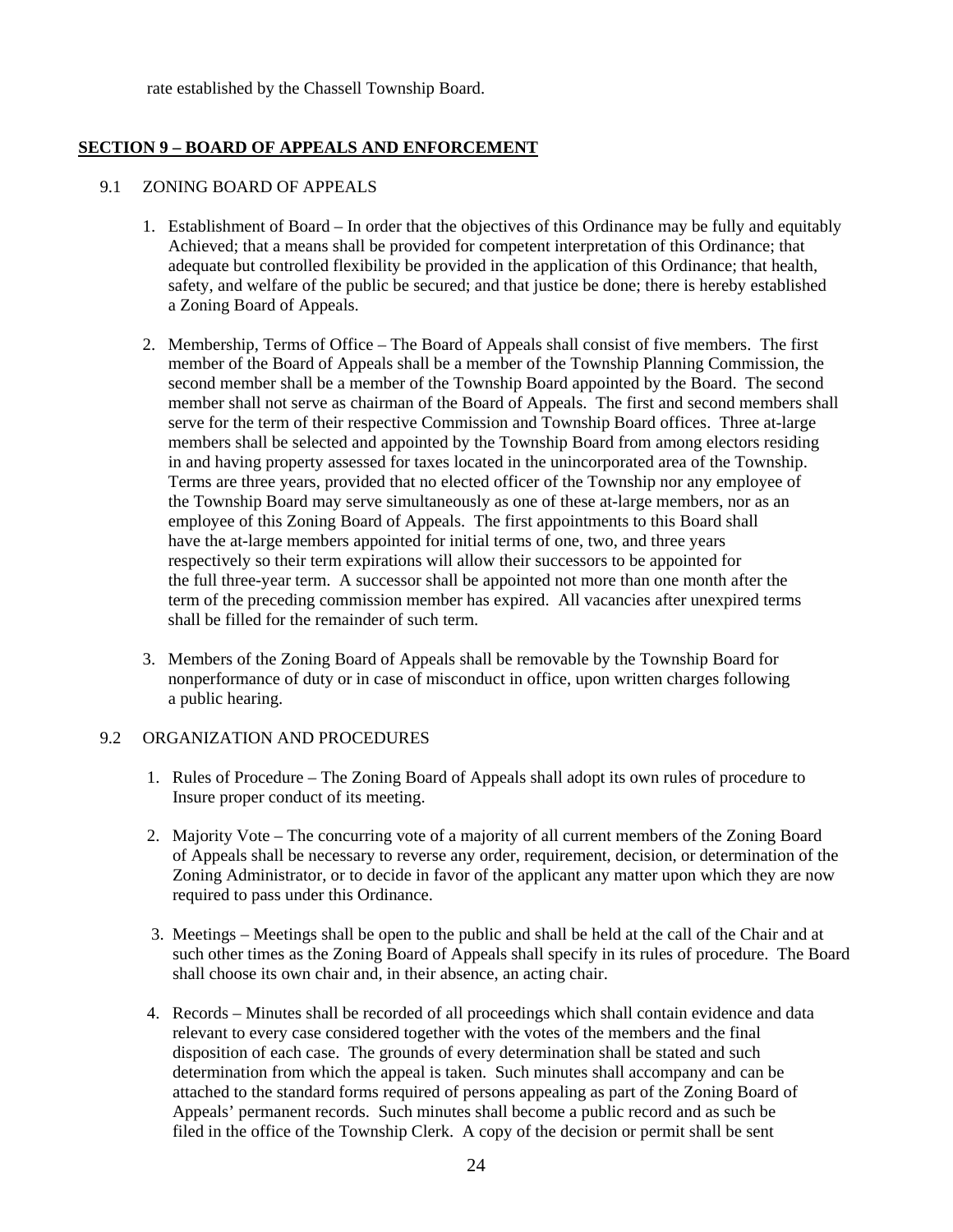promptly to the applicant or appellant and to the Zoning Administrator.

- 5. Secretary and Counsel The Township Clerk shall be responsible for acting as the Secretary, or of providing secretarial services for the Zoning Board of Appeals and all records of the Board's action shall be taken and recorded under the Clerk's direction. The Attorney for the Township shall act as legal counsel for the Board and shall, upon request by the Board, be present at designated meetings.
- 6. Hearings When a notice of appeal has been filed in proper form with the Zoning Board of Appeals, the Secretary shall immediately place the said request for appeal upon the calendar of hearing and shall post notices stating the time, place and object of the hearing at the Township Office. The Zoning Administrator shall serve notice stating the time, place and object of the hearing personally or by mail to the parties making the request for appeal and all property owners within 300 feet of the property under consideration at the hearing, at least five days prior to the date of the scheduled hearing. All notices shall be sent to addresses given in the last assessment roll. Then if the time and place of the continued hearing be publicly announced at the adjournment, no further notice shall be required, other than the posting at the Township Office.
- 7. Decisions The Zoning Board of Appeals shall return a decision upon each case within sixty days after a request or appeal has been filed with the Board unless additional time is agreed upon with the parties concerned.

## 9.3 APPEALS, HOW TAKEN

- 1. Appeals to the Zoning Board of Appeals may be taken by any person aggrieved, or by an officer, Department, or Board of the Township.
- 2. Time Limit Any appeal from the ruling of the Zoning Administrator concerning the enforcement of the provisions of this Ordinance shall be made to the Zoning Board of Appeal through the Zoning Administrator within thirty days after the date of the Zoning Administrator's decision which is the basis of the appeal. The person making the appeal must file with the Zoning Administrator a signed notice of appeal specifying the grounds of the appeal. The Zoning Administrator shall immediately transmit to the Zoning Board of Appeals all the papers constituting the record upon which the action appeal from was taken.
- 3. Stay If an appeal is made on the decision of the Zoning Administrator, work on the denied portion of the permit application shall be stopped. An appeal stays all proceedings in furtherance of the action appealed from unless the Zoning Administrator certifies to the Zoning Board of Appeals after the notice of the appeal shall have been filed with him that, for reason of facts stated in the certificate, a stay would, in his opinion, cause imminent peril to life or property, in which case proceedings shall not be stayed otherwise than by a restraining order, which may be granted by the Zoning Board of Appeals or, by the Circuit Court, on application, on notice to the Zoning Administrator and on due cause shown.
- 4. Representation Any party may appear in person, or with written consent of the property owner, by their agent at a hearing considering their request or appeal.
- 5. Fee or Appeal A fee, established by the Township Board, shall be paid to the Clerk at the time of filing application with the Zoning Board of Appeals. The purpose of the fee is to cover any necessary expenses incurred by the Zoning Board of Appeals in connection with the appeal.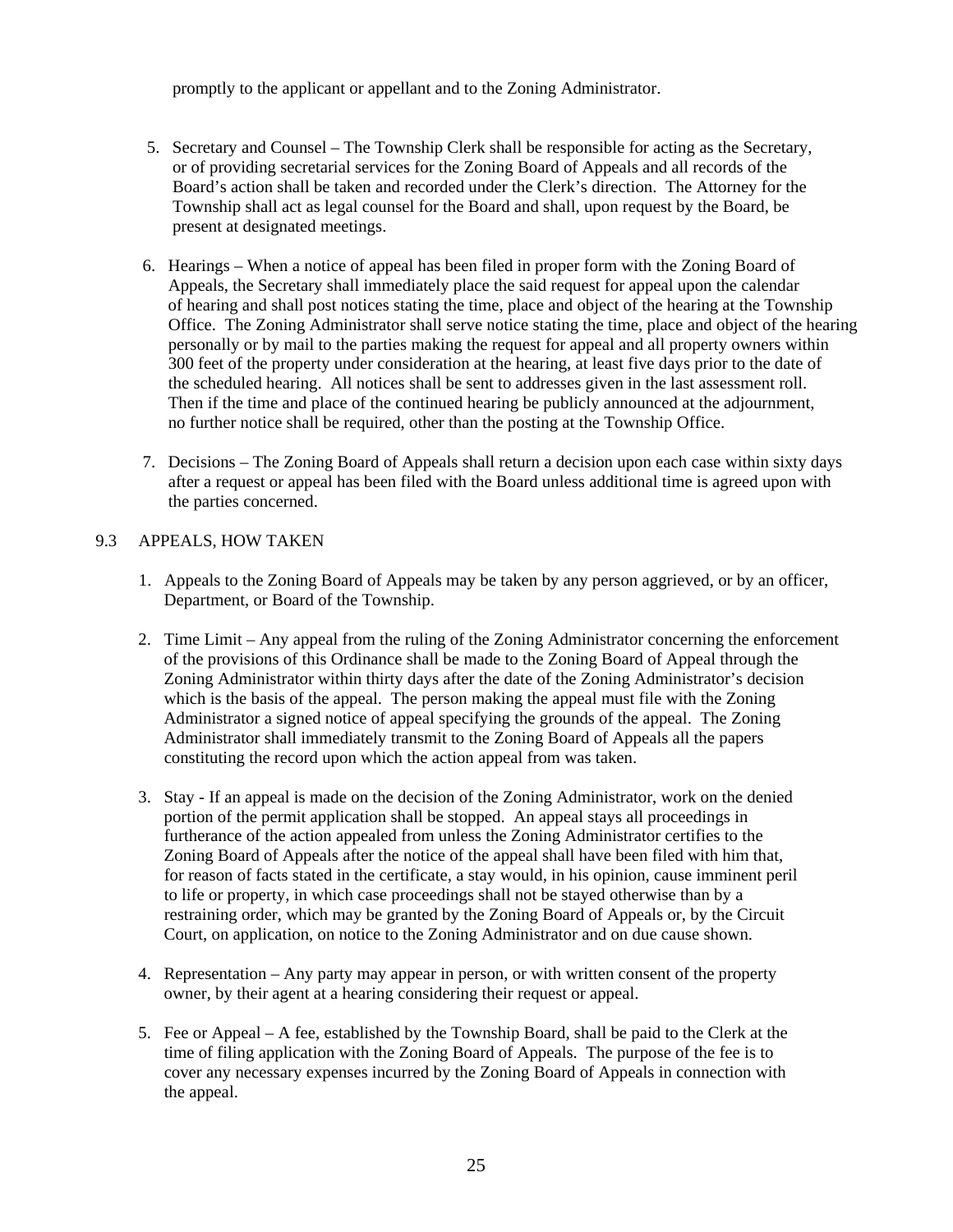## 9.4 DUTIES AND POWERS OF THE ZONING BOARD OF APPEALS

- 1. The Zoning Board of Appeals shall have the following specified duties and powers:
	- a. Review Shall hear and decide appeals from and review any order, requirement, decision, or determination made by the Zoning Administrator in the administration of this Ordinance.
	- b. Interpretation Shall have the power to:
		- 1. Hear and decide upon appeals for the interpretation of the provisions of this Ordinance.
		- 2. Determine the precise location of the boundary lines between zoning districts when there is dissatisfaction with a decision between said subject made by the Zoning Administrator.
		- 3. Classify a use which is not specifically mentioned along with a comparable permitted or prohibited use for the purpose of the use regulations in any zoning district.
	- c. Variances The Zoning Board of Appeals shall have the power to authorize upon appeal specific variances from such dimensional requirements as lot area and width regulations, building height and bulk regulations, yard width and depth regulations and such requirements as off-street parking and loading space as specified in this Ordinance when all the basic conditions listed below are satisfied.
		- 1. Will not be contrary to the public interest and will not be contrary to the spirit and intent of this Ordinance.
		- 2. Shall not permit the establishment within a Zoning District of any use which is not permitted by right within that District.
		- 3. Will not cause any adverse effect to property or residents in the vicinity or in the Zoning District or the Township.
		- 4. Is not one where the specific conditions pertaining to the property are so general or recurrent in nature as to make the formulation of a general regulation for such conditions practicable.
		- 5. Relates only to property that is under control of the applicant.
		- 6. Affects only property subject to exceptional or extraordinary circumstances or conditions that do not generally apply to other property or uses in the vicinity, and have not resulted from any act of the applicant.
		- 7. May be granted in order to avoid practical difficulties or unnecessary hardship which would result from enforcement of the strict letter of this Ordinance.
		- 8. Views of affected property owners should be taken into consideration.
	- d. Rules In addition to the foregoing conditions, the following rules shall be applied in the granting of variances:
		- 1. In granting a variance, the Zoning Board of Appeals may specify in writing to the applicant, such conditions in connection with the granting that will, in its judgement, secure substantially the objectives of the regulations or provisions to which such variance applies. The breach of any such condition shall automatically invalidate the permit granted.
		- 2. No application for a variance which has been denied wholly or in part by the Zoning Board of Appeals shall be submitted for a period of one year from the date of the last denial, except on grounds of newly discovered evidence or proof of changed conditions found upon inspection by the Board to be valid.
		- 3. Each variance granted shall become null and void unless the provisions of the variance have been utilized by the applicant within six months after the granting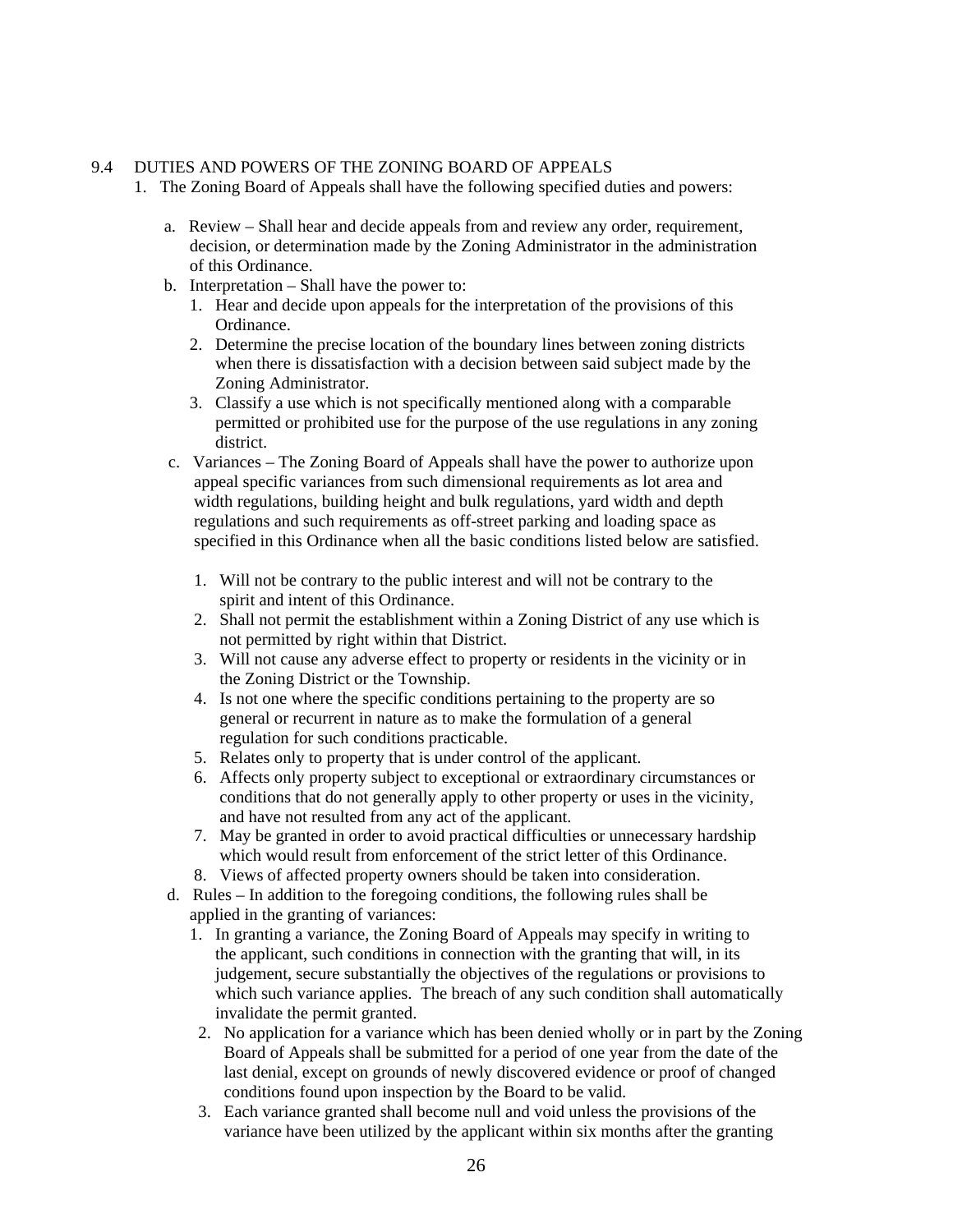of the variance.

## 9.5 ENFORCEMENT

- 1. Violation and Penalties
	- a. Violation a Nuisance Buildings erected, altered, moved, razed, or converted, or any use of land or premises carried on in violation of any provision of this Ordinance are declared to be a nuisance.
	- b. Inspection of Violation The Zoning Administrator shall inspect each alleged violation and shall order correction, in writing, to the violator of all conditions found to be in violation of this Ordinance.
	- c. Correction Period All violations shall be corrected within a period of thirty days after the order to correct is issued by the Zoning Administrator or as such longer period of time, not to exceed six months, as the Zoning Administrator shall determine. If a violation is not corrected within this period, the Zoning Administrator shall make a full written report to the Township Board at its next regular meeting. This report shall include the name and address of the violator and a full description of the violation, accompanied by copies of all available permits, correspondence and photographs pertaining to the violation. The report shall be reviewed by the Township Board and subsequently turned over to the Township prosecuting attorney who shall initiate procedures.
	- d. Penalties Every person, corporation, or firm who violates, disobeys, omits, neglects, or refuses to comply with any provision of this Ordinance or any permit license or exception granted hereunder, or any lawful order of the Zoning Administrator, Zoning Board of Appeals or Planning Commission issued in pursuance of the Ordinance shall be guilty of a misdemeanor. Upon conviction thereof before any court of the county, he shall be punishable by a fine not to exceed \$100.00 plus court costs, or by imprisonment not to exceed ninety days, or both. The imposition of any sentence shall not exempt the offender from compliance with the provisions of this Ordinance.
	- e. Remedies The Zoning Administrator, or the Township Board, the Planning Commission, the Zoning Board of Appeals or any interested party may institute injunction, mandamus, abatement or other appropriate proceedings to prevent, enjoin, abate or remove any unlawful erection, alteration, maintenance or use. The Rights and remedies herein provided are civil in nature and are in addition to criminal remedies.
	- f. Scope of Remedies The rights and remedies provided in this Ordinance are cumulative and are in addition to all other remedies provided by law. All fines collected shall belong to the Township and shall be deposited in the General Fund.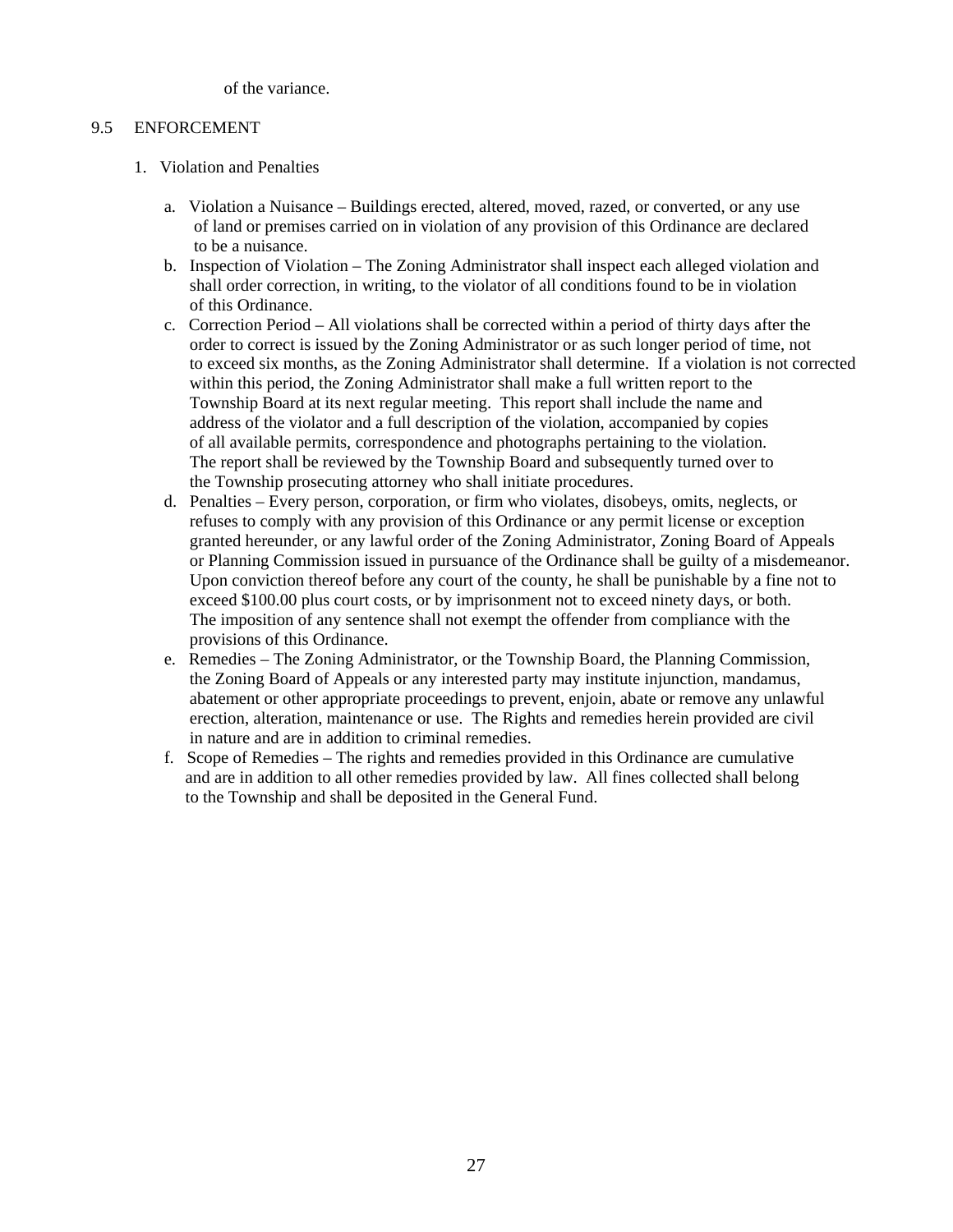# **SECTION 10 – THE PLANNING COMMISSION AND AMENDMENTS**

# 10.1 The Planning Commission

- 1. Duties The Chassell Township Planning Commission has carried out the responsibilities of preparing this Ordinance and is the Township body most closely associated with planning for the future of Chassell Township. It is hereby determined that the Chassell Township Planning Commission shall provide continuing overall direction in the administration of this Ordinance and shall be the first Township reviewing body of zoning actions most closely associated with planning considerations and proposed amendments.
- 2. Membership, Qualification, Appointment, Term
	- a. The Planning Commission shall consist of not less than five (5) nor more than nine (9) members, who shall be representatives of major interests as they exist in the Township, such as agriculture, recreation, education, public health, government, commerce, transportation and industry. All members shall be qualified electors of the township. One member of the Township Board shall be a member of the Planning Commission.
	- b. All members of the Planning Commission shall be appointed by the Township Supervisor with the approval of the Township Board. Members may be removed by the Township Supervisor, after a hearing, with the approval of the Township Board.
	- c. The term of each member shall be for 3 years, except that of the members first appointed, 1/3 shall serve for 1 year, 1/3 for 2 years and 1/3 for 3 years. A successor shall be appointed not more than 1 month after the term of the preceding Commission member has expired. All vacancies for unexpired terms shall be filed for the remainder of such term.
	- d. One member of the Planning Commission shall serve on the Zoning Board of Appeals.

## 10.2 Amendments

- 1. Power to Amend The regulations and provisions incorporated within the text of this Ordinance and the boundaries of zoning districts shown on the Zoning Map may be amended, supplemented, or changed by ordinance of the Township Board.
- 2. Who May Initiate Proposals for amendments, supplements, or changes may be initiated by the Township Board on its own motion, by the Planning Commission or by petition of one or more owners of property to be affected by the proposed amendment.
- 3. Procedures for Initiating and Processing an Amendment
	- a. Each petition by one or more persons for an amendment shall be submitted in application to the Planning Commission through the Zoning Administrator on a standard form provided, and shall be accompanied by a fee, established by the Township Board, to cover administrative and publication costs. No part of such fee shall be returnable to a petitioner, if a public hearing is held.
	- b. When a request for amendment is initiated, the Zoning Administrator shall notify the Township Board of the request for an amendment at the same time he transmits the zoning amendment request to the Planning Comission.
	- c. The Planning Commission shall consider each proposal for amendment in terms of its own judgment on particular factors related to the individual proposal and in terms of the most likely effect on the community's physical development. The Planning Commission may recommend any additions or modifications to the original amendment proposal.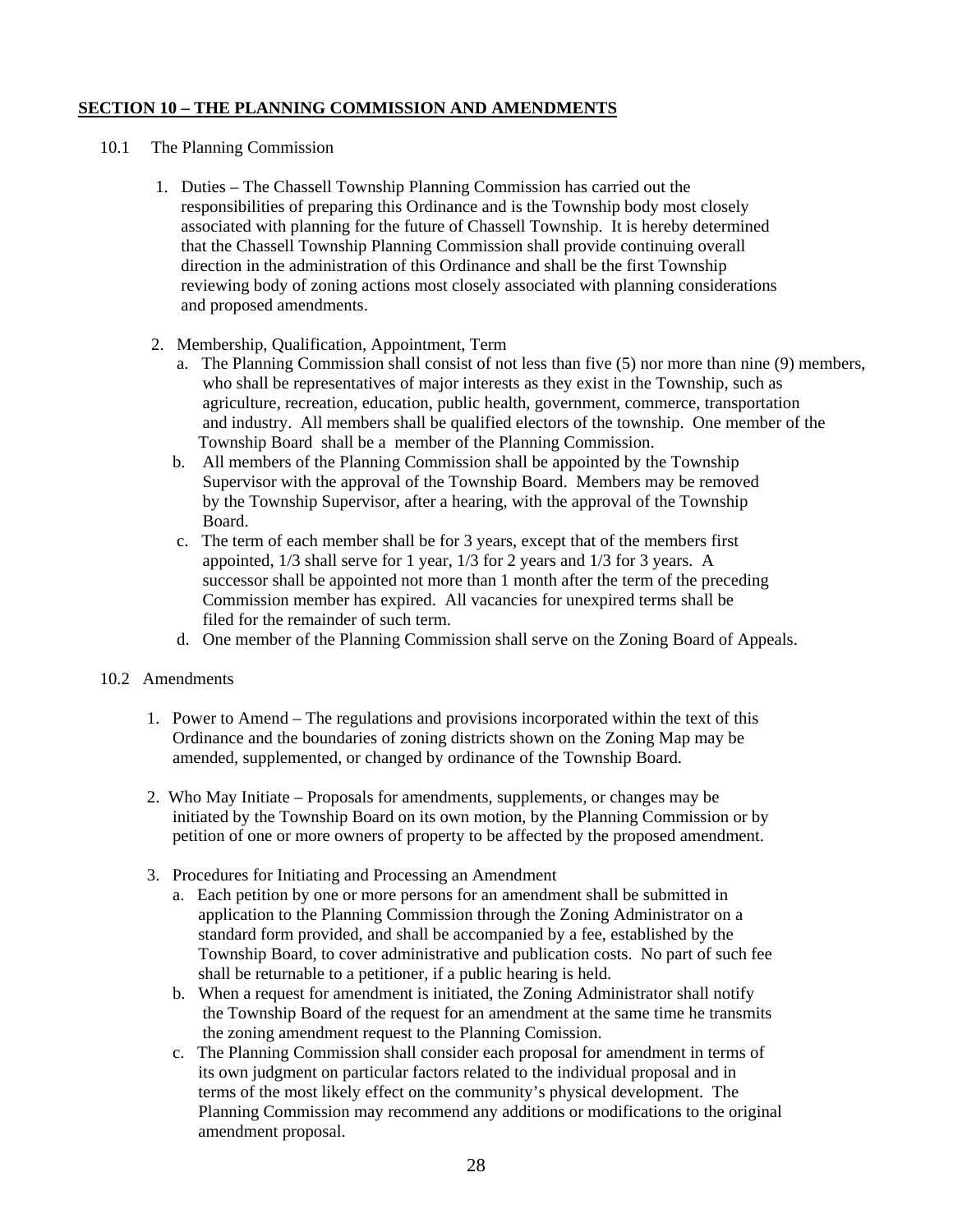- d. After deliberation on any proposal, the Planning Commission shall conduct at least one public hearing, notice of the time and place and a short description of which shall be given by two publications in a newspaper of general circulation in the Township; the first to be printed not more than thirty days nor less than twenty days, and the second not more than eight days before the date of such hearing. The notices shall include the places and times at which the tentative text and any tentative maps of the zoning ordinance may be examined. If the proposed amendment is site specific, the Planning Commission shall also serve notice by mail to the parties making the request for the amendment and all property owners within 300 feet of the property under consideration.
- e. Following the conclusion of the public hearing, the Planning Commission shall transmit the proposed amendment to the Township Board and, if the Board shall deem any amendments, changes, additions or departures advisable as to the proposed test or district boundaries, it shall refer the same to the Planning Commission for a report thereon within a time specified by the Township Board. After receiving the report, the Township Board shall grant a hearing on the proposed amendment to any property owner who has filed a written request to be so heard and shall request the Planning Commission to attend such hearing. Thereafter, the Board may adopt the amendment with or without changes in accordance with the provisions and procedures of Act 184 of the Public Acts of 1943.
- f. No application for a rezoning which has been denied by the Township Board shall be resubmitted for a period of one year from the date of the last denial, except on grounds of newly discovered evidence or proof of changed conditions found upon inspection by the Township Board to be valid.